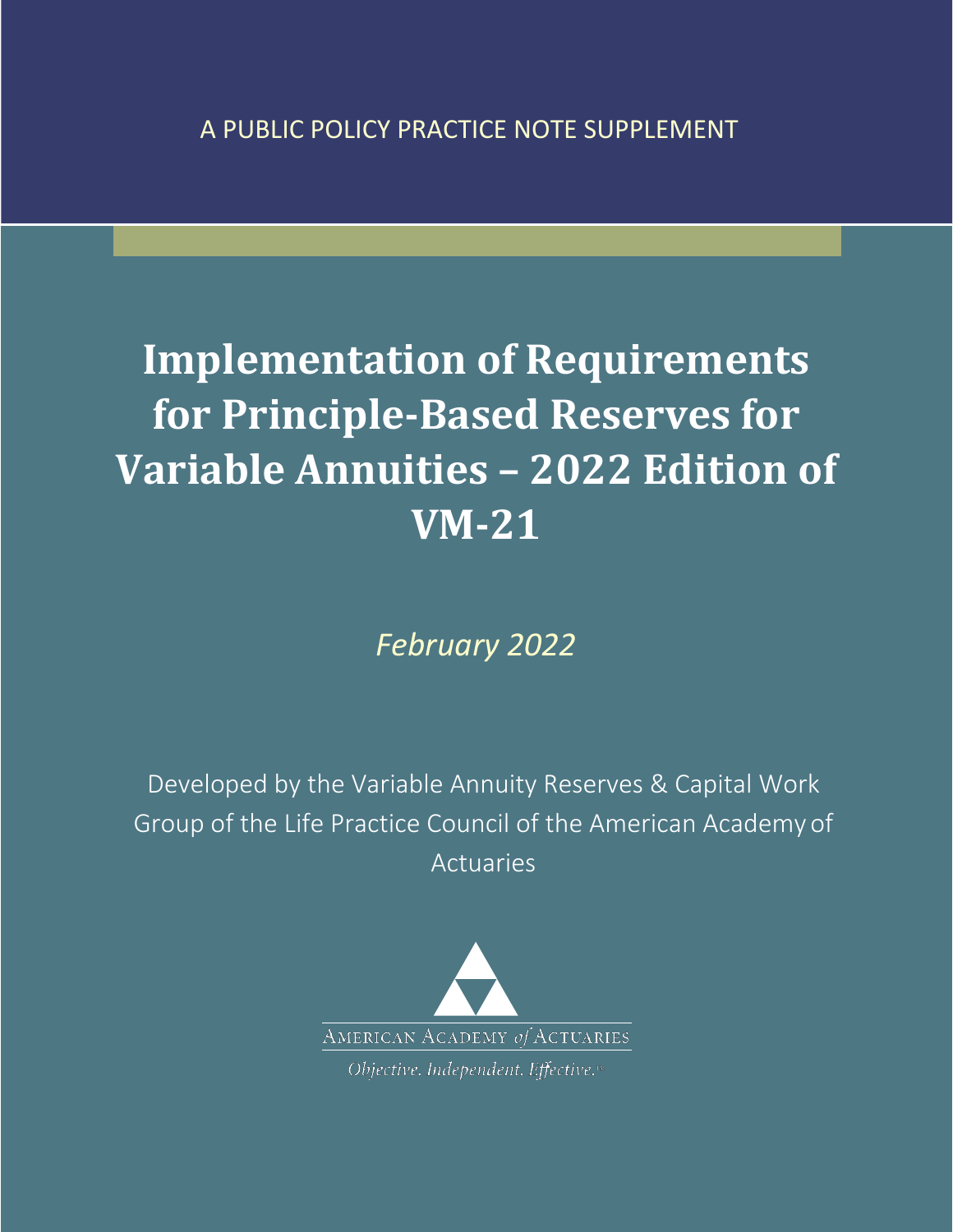Implementation of Requirements for Principle-Based Reserves for Variable Annuities – 2022 Edition of VM-21

*February 2022*

## Developed by the Variable Annuity Reserves & Capital Work Group of the Life Practice Council of the American Academy of Actuaries



Objective. Independent. Effective.™

The American Academy of Actuaries is a 19,500+ member professional association whose mission is to serve the public and the U.S. actuarial profession. For more than 50 years, the Academy has assisted public policymakers on all levels by providing leadership, objective expertise, and actuarial advice on risk and financial security issues. The Academy also sets qualification, practice, and professionalism standards for actuaries in the United States.

© 2022 American Academy of Actuaries. All rights reserved.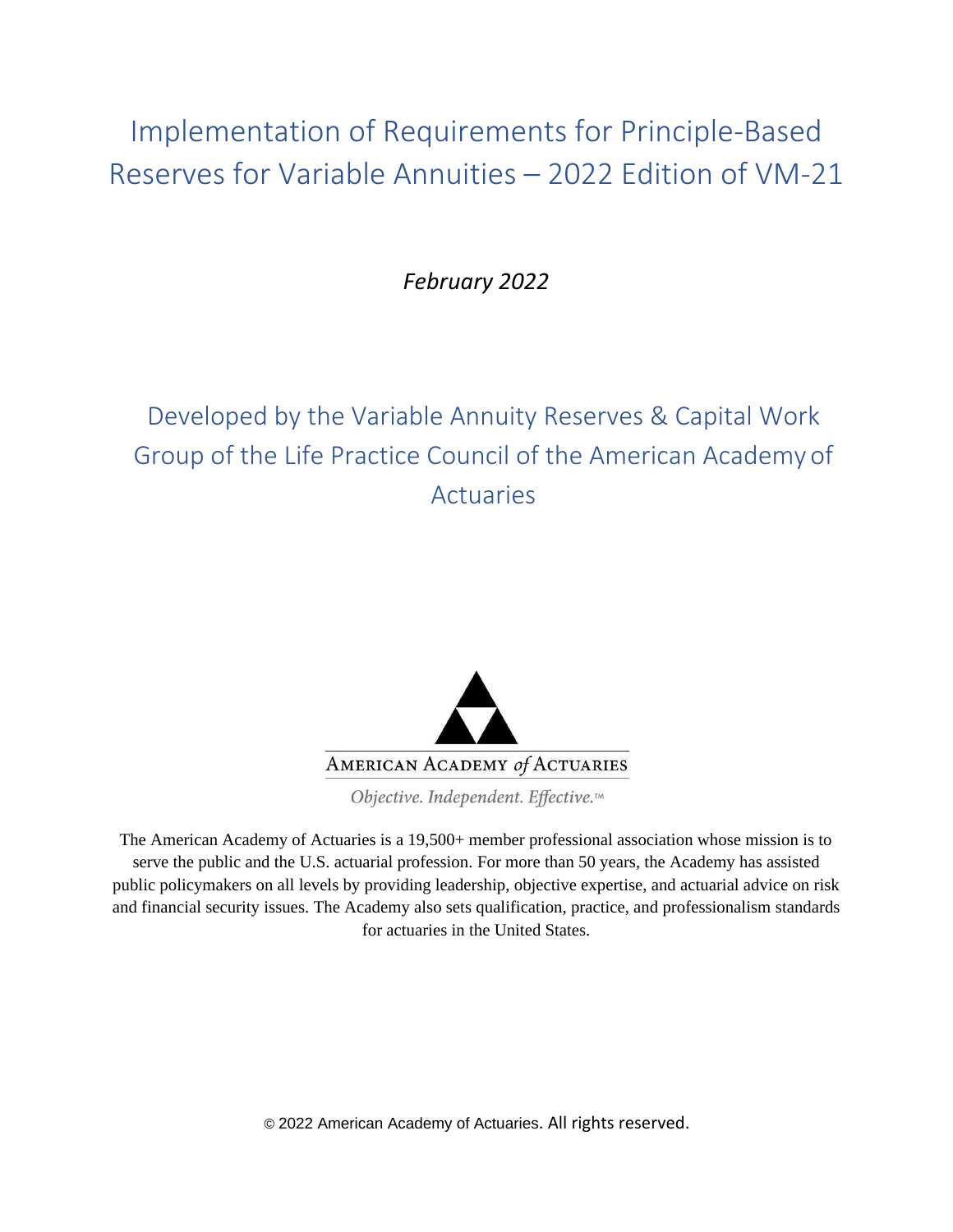## **Variable Annuity Reserves & Capital Work Group**

## **Practice Note Contributors**

Connie Tang, MAAA, FSA

*Chair*

Cindy Barnard, MAAA, FSA Linn K. Richardson, MAAA, FSA Thomas Campbell, MAAA, FSA Patricia Schwartz, MAAA, FSA Dianna Goodman, MAAA, FSA Yuan Tao, MAAA, FSA Craig Morrow, MAAA, FSA William Wilton, MAAA, FSA Zohair Motiwalla, MAAA, FSA Kaihua Yu, MAAA, FSA Scott O'Neal, MAAA, ASA

We welcome your comments and suggestions for additional questions to be addressed by this practice note. Please address all communications to the Academy's life policy analyst at [lifeanalyst@actuary.org.](mailto:lifeanalyst@actuary.org)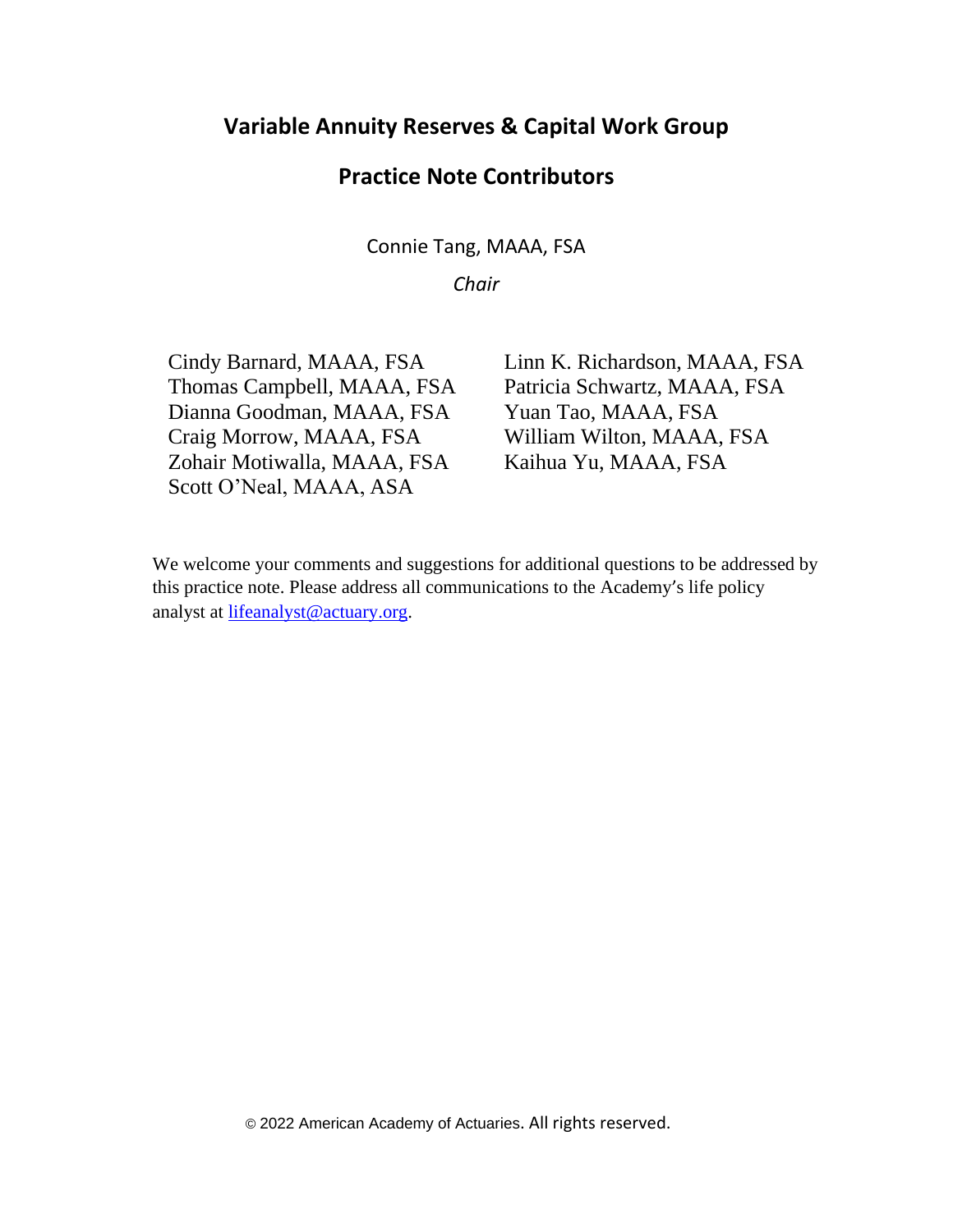## Table of Contents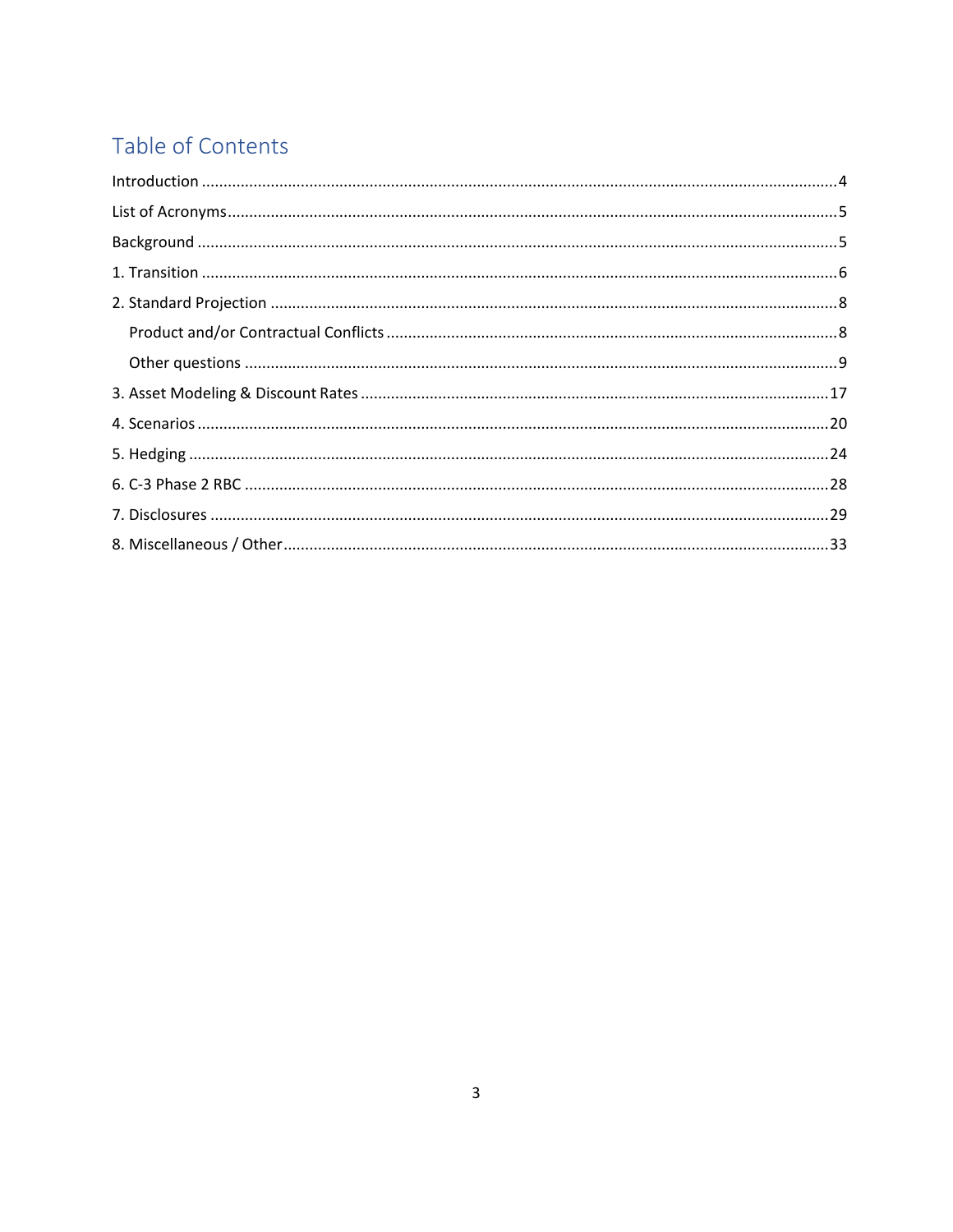## <span id="page-4-0"></span>Introduction

This practice note supplement was prepared by the Variable Annuity Reserves & Capital Work Group of the American Academy of Actuaries to provide information to actuaries on current and emerging practices concerning the 2020 revisions to principle-based reserves and capital for variable annuities (VAs). It is intended to supplement the available actuarial literature in the area under discussion. Actuaries are not in any way bound to comply with practice notes nor to conform their work to the practices described in practice notes. This practice note is not a promulgation of the Actuarial Standards Board, is not an actuarial standard of practice, is not binding upon any actuary and is not a definitive statement as to what constitutes generally accepted practice in the area under discussion. Events occurring subsequent to this publication of the practice note may make the practices described in this practice note irrelevant or obsolete.

The practices here represent the views of actuaries who have been involved in the revision of the VA standards, along with practicing actuaries. The purpose of the practice note is to assist actuaries with implementation of the revisions adopted by the NAIC as detailed in the Requirements for Principle-Based Reserves for Variable Annuities—2022 Edition of VM-21. It is important that the reader review any differences that exist between the version of VM-21 on which this practice note was based and the version that is viewed as applicable to current valuations because the Valuation Manual is a living document and subject to change. This practice note does not include discussion of any state variations to the statutory reserve and capital requirements, such as New York Regulation 213.

It is expected that actuarial practice for determining principle-based statutory reserves and capital will continue to emerge over time. It is likely that additional actuarial practice will be developed that is not contained in this practice note. The goal of this practice note is twofold: to assist actuaries who are implementing VM-21 revisions in understanding the new requirements and to provide an overview of some of the actuarial practices being used.

Additions and revisions to this practice note may be needed in the future as practices are further developed and issues that are not anticipated below are addressed.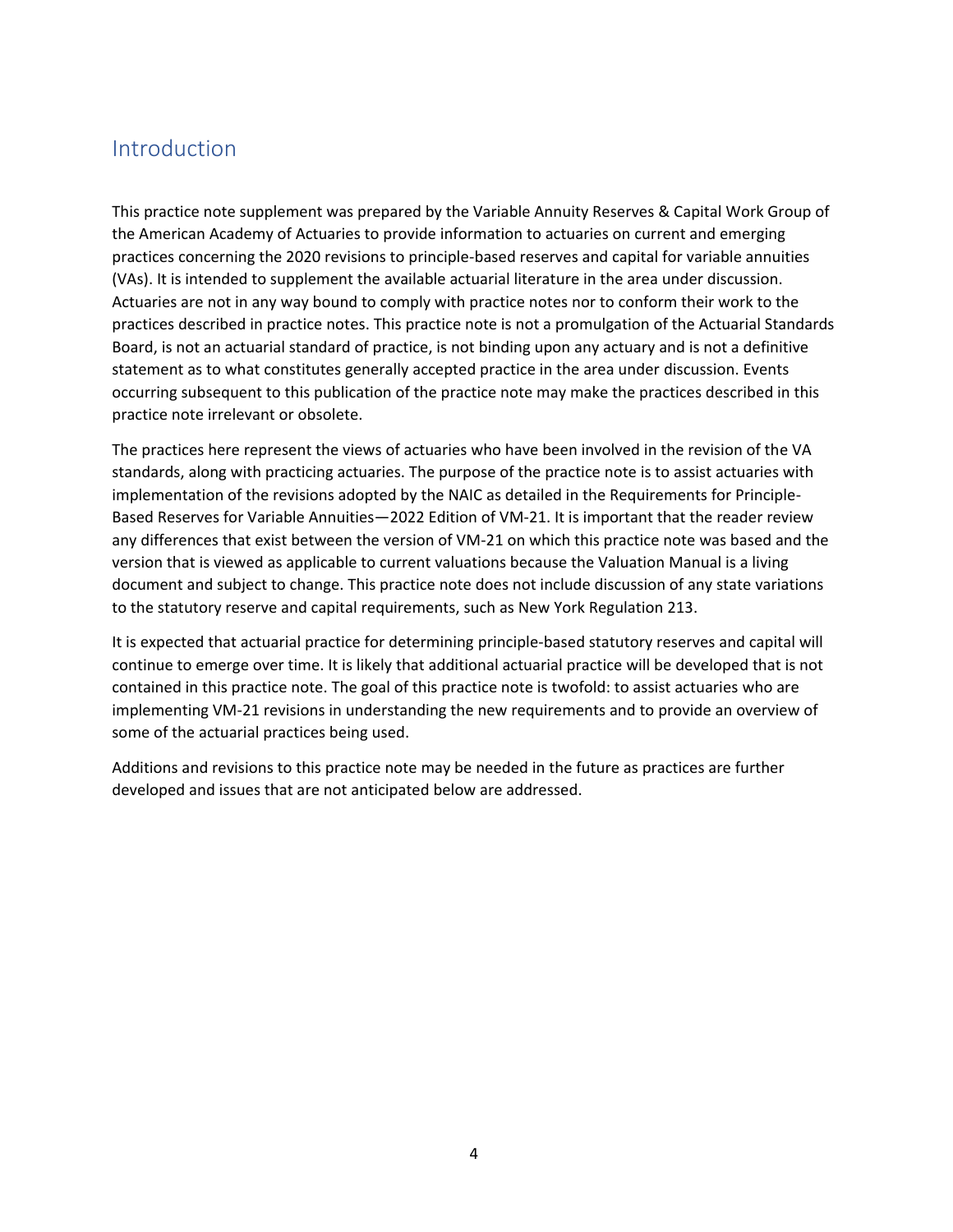## <span id="page-5-0"></span>List of Acronyms

| <b>ASC</b>   | <b>Accounting Standards Codification</b>            |  |
|--------------|-----------------------------------------------------|--|
| <b>CDHS</b>  | <b>Clearly Defined Hedging Strategy</b>             |  |
| <b>CSMP</b>  | Company-Specific Market Path                        |  |
| <b>CTE</b>   | <b>Conditional Tail Expectation</b>                 |  |
| <b>CTEPA</b> | Conditional Tail Expectation with Prescribed        |  |
|              | Assumptions                                         |  |
| <b>DIM</b>   | <b>Direct Iteration Method</b>                      |  |
| <b>DTA</b>   | <b>Deferred Tax Asset</b>                           |  |
| <b>FAS</b>   | <b>Financial Accounting Standards</b>               |  |
| <b>GAPV</b>  | <b>Guarantee Actuarial Present Value</b>            |  |
| <b>GMDB</b>  | <b>Guaranteed Minimum Death Benefit</b>             |  |
| <b>GMIB</b>  | <b>Guaranteed Minimum Income Benefit</b>            |  |
| <b>GMWB</b>  | <b>Guaranteed Minimum Withdrawal Benefit</b>        |  |
| <b>GPVAD</b> | <b>Greatest Present Value of Accumulated</b>        |  |
|              | Deficiencies                                        |  |
| <b>IMR</b>   | <b>Interest Maintenance Reserve</b>                 |  |
| <b>MTA</b>   | Macro Tax Adjustment                                |  |
| <b>NAIC</b>  | National Association of Insurance Commissioners     |  |
| <b>NAER</b>  | Net Asset Earned Rate                               |  |
| PIMR         | Pretax Interest Maintenance Reserve                 |  |
| SPA          | <b>Standard Projection Amount</b>                   |  |
| <b>SSAP</b>  | <b>Statement of Statutory Accounting Principles</b> |  |
| <b>STR</b>   | <b>Specific Tax Recognition</b>                     |  |
| VA           | Variable Annuity                                    |  |

## <span id="page-5-1"></span>Background

Variable annuity (VA) products have been subject to principle-based methodologies since 2005 for C-3 Phase 2 risk-based capital (RBC) and 2009 for reserves. The 2020 revisions consisted of targeted changes to:

- remove restrictions that limit the use of hedging in risk management; and
- reduce non-economic reserve and capital requirements and volatility.

Basic principles, including the setting of company assumptions and margins and projection of liability cash flows, were largely unchanged. As a result, this practice note focuses on transition issues and the changes to VM-21 and is intended to supplement the existing VA practice note [\(https://www.actuary.org/sites/default/files/files/VAPN%20FINAL%20WEB%20040511.4.pdf/VAPN%20F](https://www.actuary.org/sites/default/files/files/VAPN%20FINAL%20WEB%20040511.4.pdf/VAPN%20FINAL%20WEB%20040511.4.pdf) [INAL%20WEB%20040511.4.pdf\)](https://www.actuary.org/sites/default/files/files/VAPN%20FINAL%20WEB%20040511.4.pdf/VAPN%20FINAL%20WEB%20040511.4.pdf).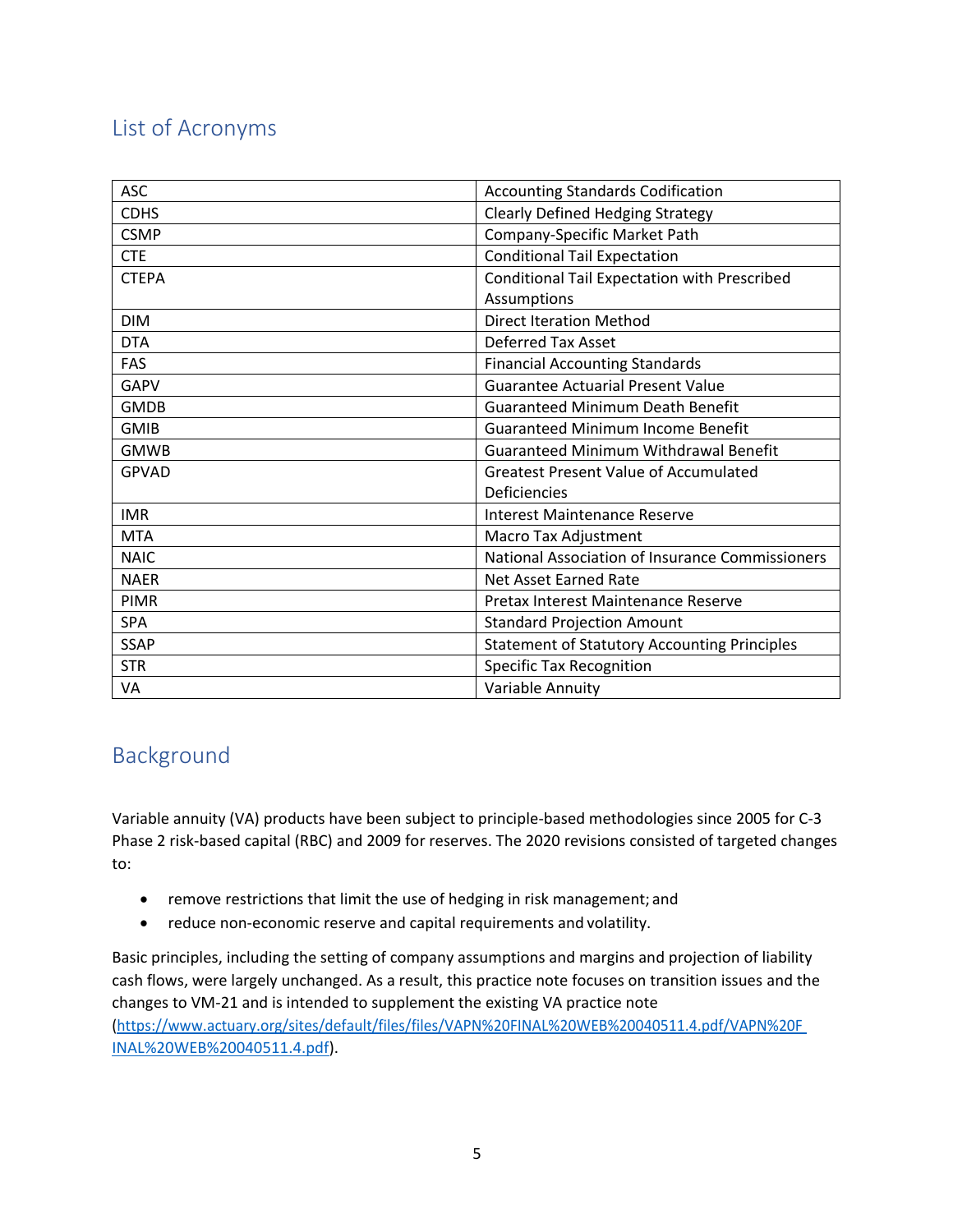Key changes include:

- Aligning reserve and capital projections, including calculations for hedging and revenue sharing
- Redefining C-3 Phase 2 RBC as 25% of the tax-adjusted difference between CTE98 and the statutory reserve and modifying RBC smoothing calculations
- Eliminating the C-3 Phase 2 Standard Scenario and replacing the reserve Standard Scenario with a Standard Projection that uses prescribed assumptions but better aligns with the stochastic calculation methodology
- Eliminating the use of working reserves in the stochastic calculations
- Clarifying discount rates and the methodology used to determine deficiencies
- Designating the Academy Interest Rate Generator as the prescribed generator and adopting VM-20 general account asset projection guidance
- Allocating aggregate reserves to each contract based on risk
- Simplifying certain hedging projections
- Expanding disclosure and hedging back-testing requirements and incorporating all disclosuresin the VM-31 PBR Report.

## <span id="page-6-0"></span>1. Transition

#### *Q 1.1: What are some of the considerations for determining whether the framework change is a statutory change in valuation basis?*

A: A statutory "change in valuation basis" is an accounting concept that is covered in the NAIC Accounting Practices and Procedures Manual, specifically SSAP 51R Paragraphs 36 through 40.

Paragraph 37b states that a change in valuation basis shall include cases where the required reserve methodology has changed. Though there is not a bright-line definition of what constitutes a "methodology" change under principle-based reserves, some actuaries believe that the changes to VM-21/Actuarial Guideline XLIII (AG43) effective under the 2020 Valuation Manual and the 2019 version of AG43 were extensive enough to be classified as a statutory change in valuation basis. Some actuaries believe the NAIC's documentation in the submission forms updating SSAP 51R supports this view.

According to SSAP 51R, Paragraph 37a, changes due to normal assumption changes or automatic changes required by the methodology (e.g., reported reserve transitions between stochastic reserves and the Standard Projection Amount) are not considered statutory changes in valuation basis.

SSAP 51R, Paragraph 37b has been updated to clarify that a statutory change in valuation basis does occur when commissioner approval is required for a voluntary decision to change from one allowable reserving calculation (sometimes referred to as "method") to another.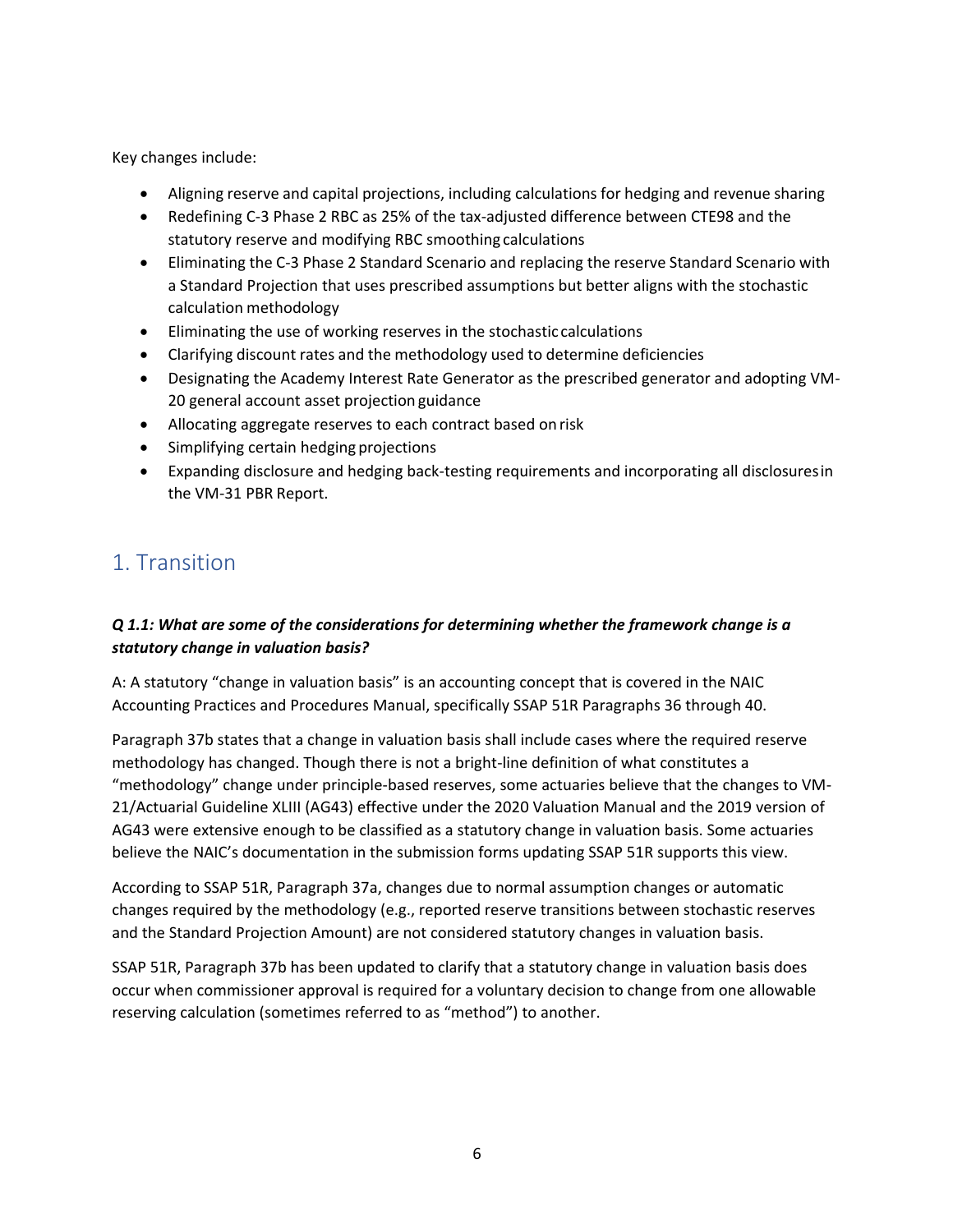#### *Q 1.2: What are some of the considerations for determining the amount of the change in valuation basis to be reported in Exhibit 5A? What if a company opted for the 36-month Phase-in under VM-21? Should it be reported only in the year of implementation or recognized in each of the three years?*

A: Paragraph 39 of SSAP 51R provides that the change is "based on the difference between the reserve under the old and new methods as of the beginning of the year." For example, assuming the reserve difference attributable to the change in basis is \$90 million as of Jan. 1, 2020, and the company has not elected to phase in the impact, \$90 million would be reported in Exhibit 5A.

If the above company had instead elected a three-year phase-in for the \$90 million impact, some actuaries believe the change in basis reported in Exhibit 5A would be \$30 million in 2020, \$30 million in 2021, and \$30 million in 2022. One rationale for this approach is consistency with companies that do not phase-in impacts as well as paragraph 39 of SSAP 51R, which provides guidance that such "difference shall not be phased in over time unless this statement or the Valuation Manual, Section VM-21 Requirements for Principle-Based Reserves for Variable Annuities (VM-21), prescribes a new method and a specific transition that allows for grading."

A different approach may produce inconsistencies between the change in surplus resulting from an Exhibit 5A amount and the actual reserve held.

The actuary may want to consider discussing any questions regarding change in basis amounts with the statutory financial accountants at the company and may also wish to consider guidance in the Statutory Accounting Principles Preamble VII Materiality.

#### *Q 1.3: If a company changes from the Company-Specific Market Path (CSMP) method to the CTE with Prescribed Assumptions (CTEPA) method, or vice versa, should this be considered a change in basis?*

A: According to Paragraph 37b of SSAP 51,"voluntary decisions to choose one allowable reserving methodology over another, which require commissioner approval under the Valuation Manual, shall be reported as a change in valuation basis." BecauseVM-21 Section 6.B.2 requires domiciliary commissioner approval for CSMP / CTEPA changes, it appears that such a change may qualify as a statutory change in basis that is reportable in Exhibit 5A if the amount is non-zero.

#### *Q 1.4: Would a change in the prescribed assumptions applicable to the Standard Projection Amount be a change in basis?*

Some actuaries believe that the methods in VM-21 involve a review and routine update of the assumptions such that changes to these prescribed assumptions would meet the accounting definition of "an update to estimate" and would therefore not be a change in basis.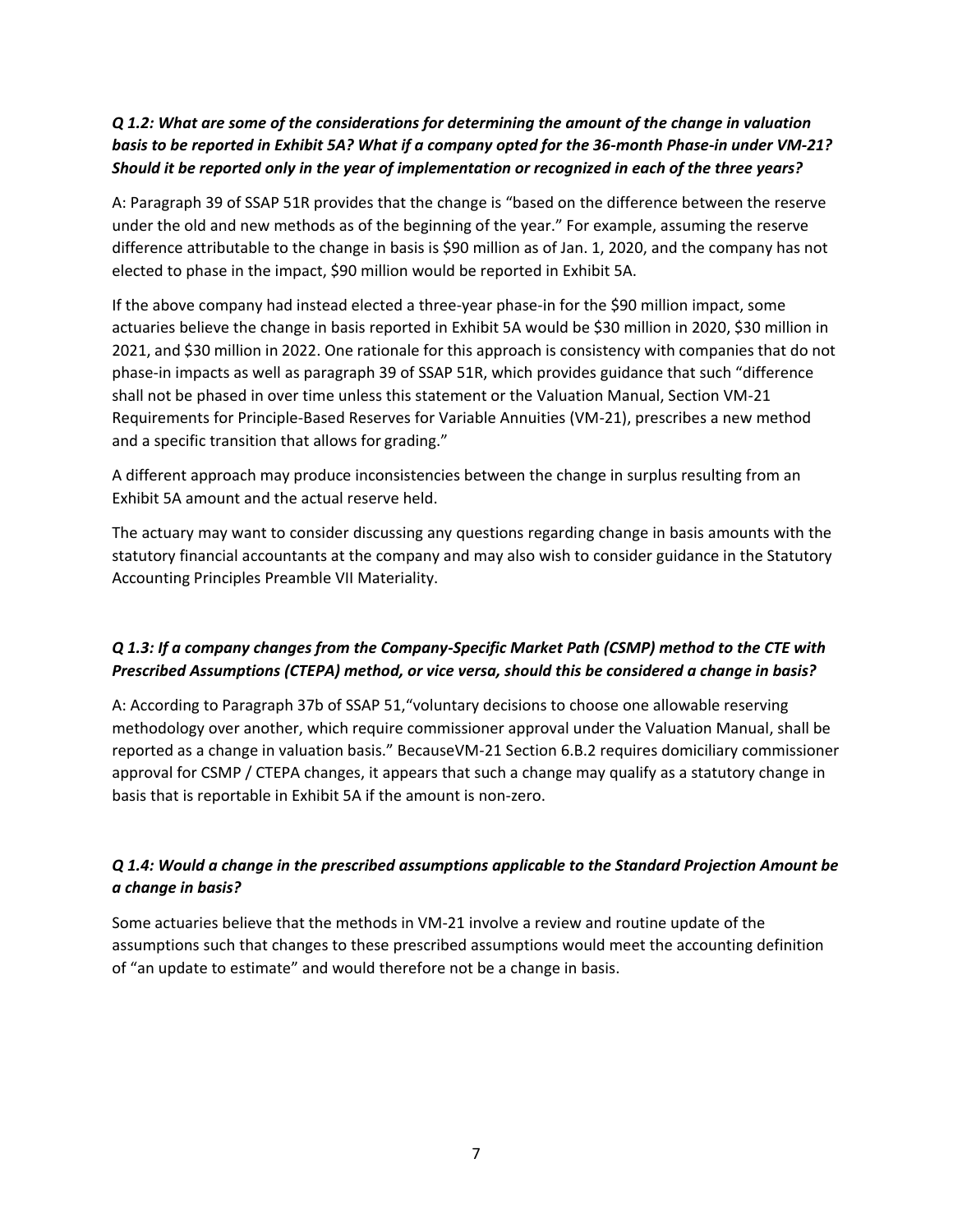## <span id="page-8-0"></span>2. Standard Projection

#### <span id="page-8-1"></span>Product and/or Contractual Conflicts

#### *Q 2.1: What are some of the ways that product or contractual features that conflict with Standard Projection requirements may be reflected? For example, what if a GMIB rider specifies or requires a policyholder to set the annuitization age?*

A: Some actuaries might consider factors such as the degree of certainty, level and conservatism, and materiality of the contractual features. For example, if the GMIB rider specifies the annuitization age with certainty, some actuaries would model the contractually specified annuitization age. Others might follow prescribed annuitization assumptions and adjust annuitization assumptions only after the specified event has occurred. Some may reflect contractual features if they produce more conservative reserves but follow Standard Projection requirements when they are more conservative (e.g., Standard Projection forbids contracts with guaranteed death benefits to lapse even though they contractually would). If the contractual features do not materially impact the result, some actuaries believe it may be acceptable to not reflect these features and use the Standard Projection requirements.

Regardless of the decision, the actuaries may wish to consider explicitly documenting the approach and rationale. VM-31 Section 3.F.12.d requires discussion of differences between stochastic and Standard Projection cash-flow models, and Section 3.F.12.i requires documentation of modifications to the Standard Projection requirements. Actuaries may also consider language in VM-21 Sections 6.B.1 and 6.C.1.a.

#### *Q 2.2: What are some of things an actuary may do when their VM-21 models cannot exactly reflect the prescribed Standard Projection assumptions or methodology?*

A: The language in VM-21, Sections 6.B.1 and 6.C.1.a provides some guidance in this case. Some actuaries believe that the answer depends on the materiality of the specific feature. If omitting these prescribed assumptions or methodologies materially understates the Standard Projection Amount, especially when the Additional Standard Projection Amount may drive the aggregate reserve, some actuaries would include a topside adjustment in the final reserve amount.

The actuary may wish to consider VM-31 Section 3.F.12.i when documenting the approach used and explaining deviations from VM-21 prescribed assumptions and methodology. This documentation might include estimates of the feature in question and/or rationalization for why simplifications would not result in a material understatement per VM-31 Section 3.F.2.e.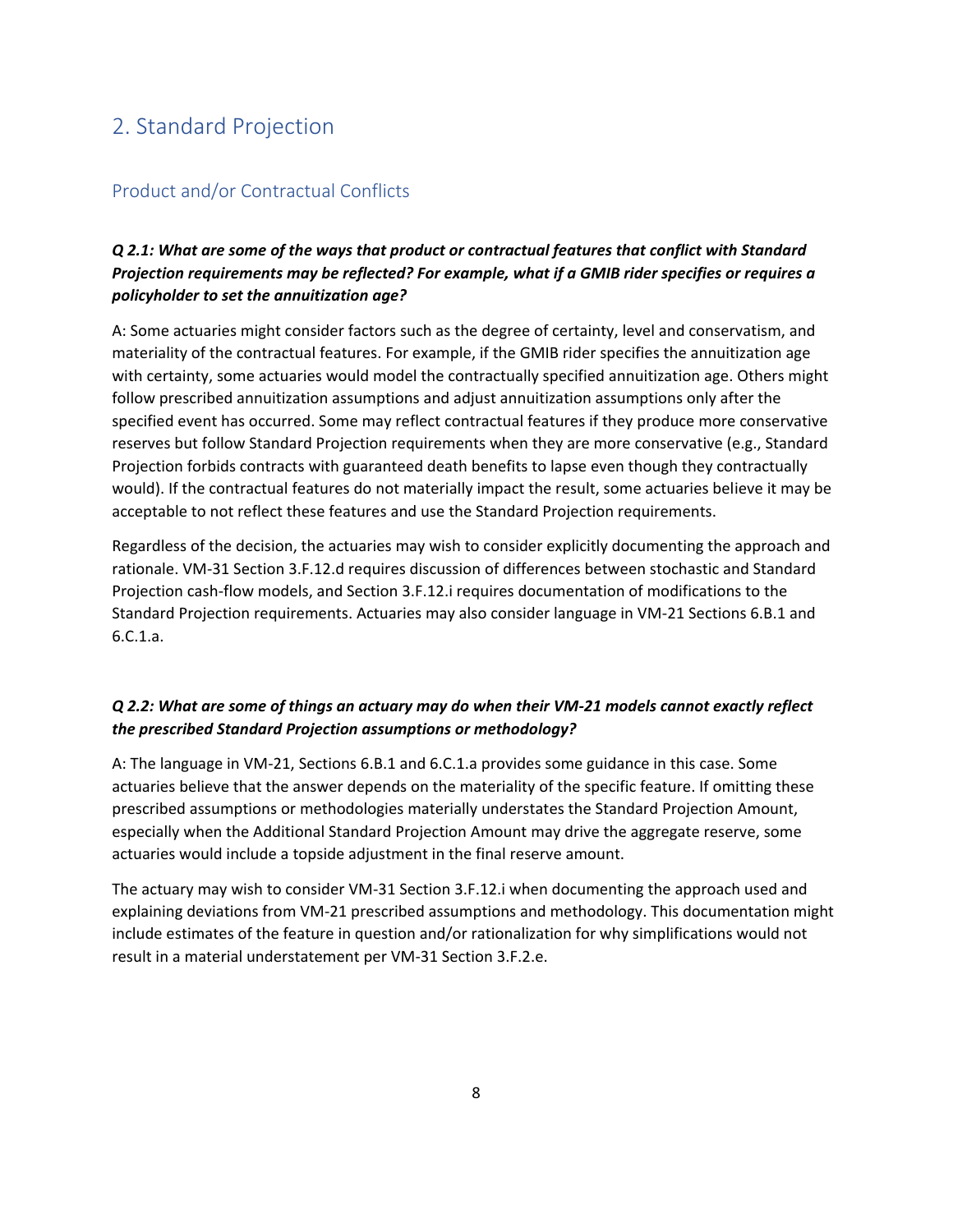#### *Q 2.3: How should GMIB contracts that have guaranteed growth and only dollar-for-dollar partial withdrawal treatment (rather than dollar-for-dollar up to a threshold and proportional thereafter) be treated under the Standard Projection?*

A: Some actuaries believe these contracts should be treated as a hybrid GMIB because they have guaranteed growth and the dollar-for-dollar withdrawal treatment means that the policyholder can essentially strip the contract by withdrawing the entire account value and then annuitizing the net amount at risk for a stream of periodic payments (thereby resembling a GMWB that is taking systematic withdrawals). In this case, although there is no dollar-for-dollar maximum withdrawal amount threshold above which withdrawals are proportional, some actuaries may set the threshold based on company historical experience, at the rollup rate, or some other reasonable assumption.

Regardless of approach, the actuary may wish to consider documenting the assumption used in accordance with the language in VM-31 Section 3.F.12.f and 3.F.12.j and VM-21 Sections 6.B.1 and 6.C.1.a.

#### *Q 2.4: Consider a GMWB or Hybrid GMIB contract that has a benefit base with guaranteed growth that is tied to a Treasury rate. When calculating the GAPVs under the Withdrawal Delay Cohort Method, what interest rate should be used for projecting the benefit base growth? (Recognizing that using the Treasury rate on the valuation date would result in a different set of GAPVs on different valuation dates)*

A: Some actuaries interpret the language in VM-21 Section 6.C.3.n that states that "*these calculations only need to be performed once for a given set of contracts with a certain issue age, guaranteed benefit product, and tax status*" as providing support for not refreshing the GAPVs used in the Withdrawal Delay Cohort Method process (and the resulting withdrawal curves). Accordingly, this calculation could be carried out on a specific date (and using the requisite Treasury rate on this date) as a one-off exercise. Other actuaries might use a steady state assumption based on a long-term view or the 3% fixed rate that is specified for the GAPV calculation under the Withdrawal Delay Cohort Method.

Regardless of the approach used, VM-21 Section 6.C.3.f states that the rate that is used shall be assumed to remain constant at its value during the projection interval (within the GAPV calculation).

#### <span id="page-9-0"></span>Other questions

#### *Q 2.5: What are some practical approaches for implementing the different mortality modeling requirements within the Standard Projection?*

A: VM-21 Section 6.9 provides the formulae to determine the final mortality rates used in the projection, which leverage the 2012 IAM Basic mortality table  $q_{\chi}^{2012}$  with prescribed multipliers  $F_n$  applied (depending on whether the policy has a living benefit) and Projection Scale G2 mortality improvement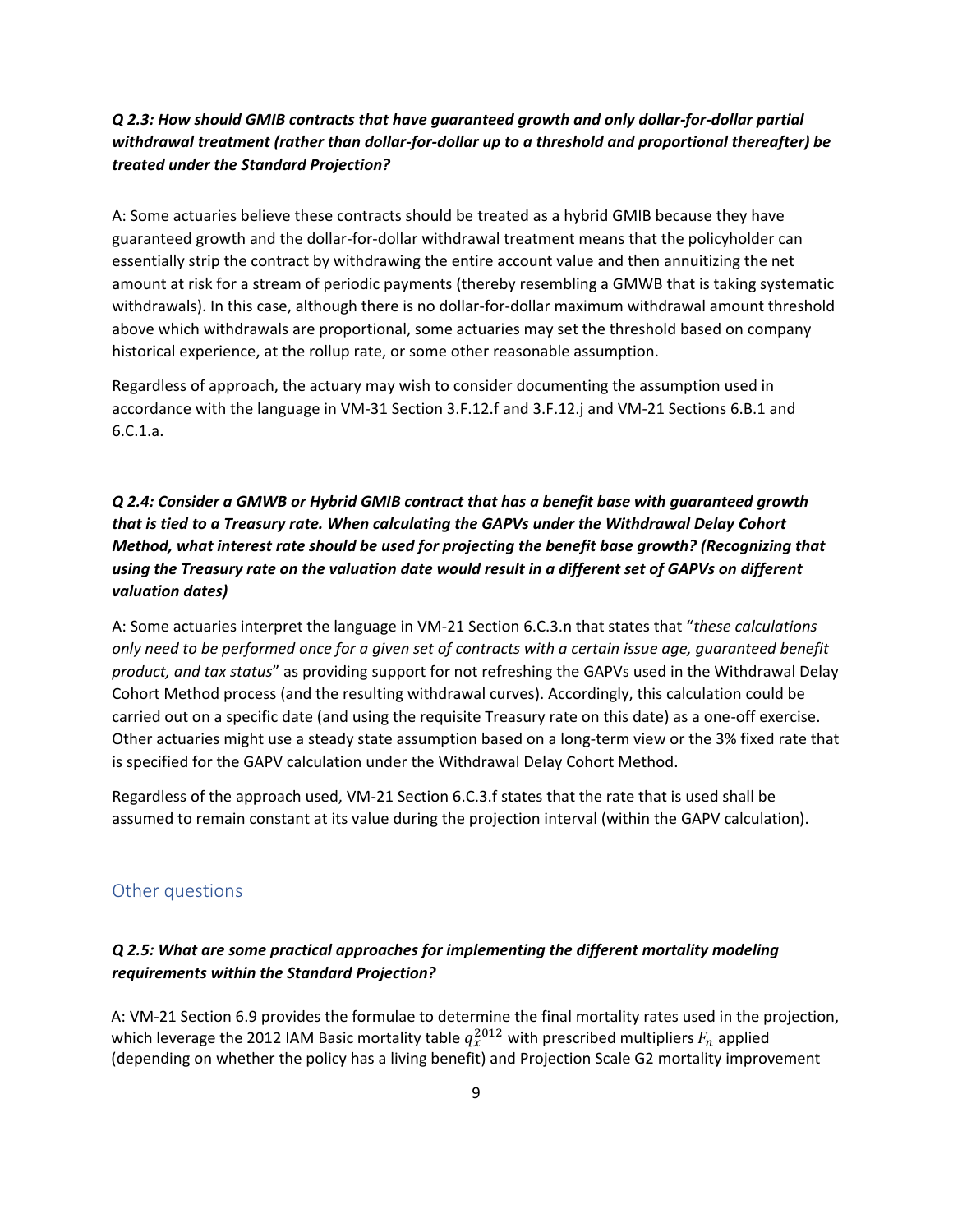$G2_x$ , as shown in the formula below:

$$
q_x^{2012+n} = q_x^{2012} * (1 - G2_x)^n * F_n
$$

VM-21 Section 6.C.3.h specifies the mortality assumptions for the Guarantee Actuarial Present Value (GAPV) calculation:

$$
q_x^{2012+n} = q_x^{2012} * (1 - G2_x)^n
$$

The differences in the mortality assumption between the projection and GAPV are summarized in the table below:

| <b>Notation</b> | <b>Description</b>                                | Projection                                       | <b>GAPV</b>                       |
|-----------------|---------------------------------------------------|--------------------------------------------------|-----------------------------------|
| $q_{x}^{2012}$  | 2012 IAM Basic Mortality Table                    | Used in the same way, as the base mortality rate |                                   |
| $G2_r$          | Mortality improvement from<br>Projection Scale G2 | No end date to the<br>mortality improvement      | Only improved to Dec.<br>31, 2017 |
| $F_n$           | Mortality multiplier by GLB or<br>no-GLB.         | Used as the mortality<br>multiplier              | Not applicable                    |

For projection systems that currently do not support different projected mortality experience based on different aspects of the calculation, some actuaries may determine that the projection of mortality improvement beyond 2017 does not materially impact the results and therefore become comfortable with a modeling simplification for the prescribed mortality assumption in the GAPV calculation. Actuaries may wish to consider documenting such a simplification in accordance with VM-31 Section 3.F.2.e.

#### *Q 2.6: What are some potential methods for quantifying the impact of aggregation in the Standard Projection (per VM-21 Section 6.A.1.a)?*

A: VM-21 Section 6.A.1.a provides a guidance note for both CSMP and CTEPA methods.

The guidance note suggests calculating GPVAD at both the model point level and the aggregate level using the aggregate GPVAD year for both, with the difference ascribed to the impact of aggregation.

$$
\sum\textit{GPVAD}_{policy}-\textit{GPVAD}_{Aggregate}
$$

Some actuaries believe the calculation of the GPVAD at the model point level may require a separate process, which may be challenging for some existing projection systems. If an actuary plans to use a different method from the guidance note, the guidance note in VM-21 Section 6.A.1.a states that they should discuss that method with their domiciliary commissioner.

Other actuaries might calculate the present value of net liabilities for each model point. The impact of aggregation would then be defined as: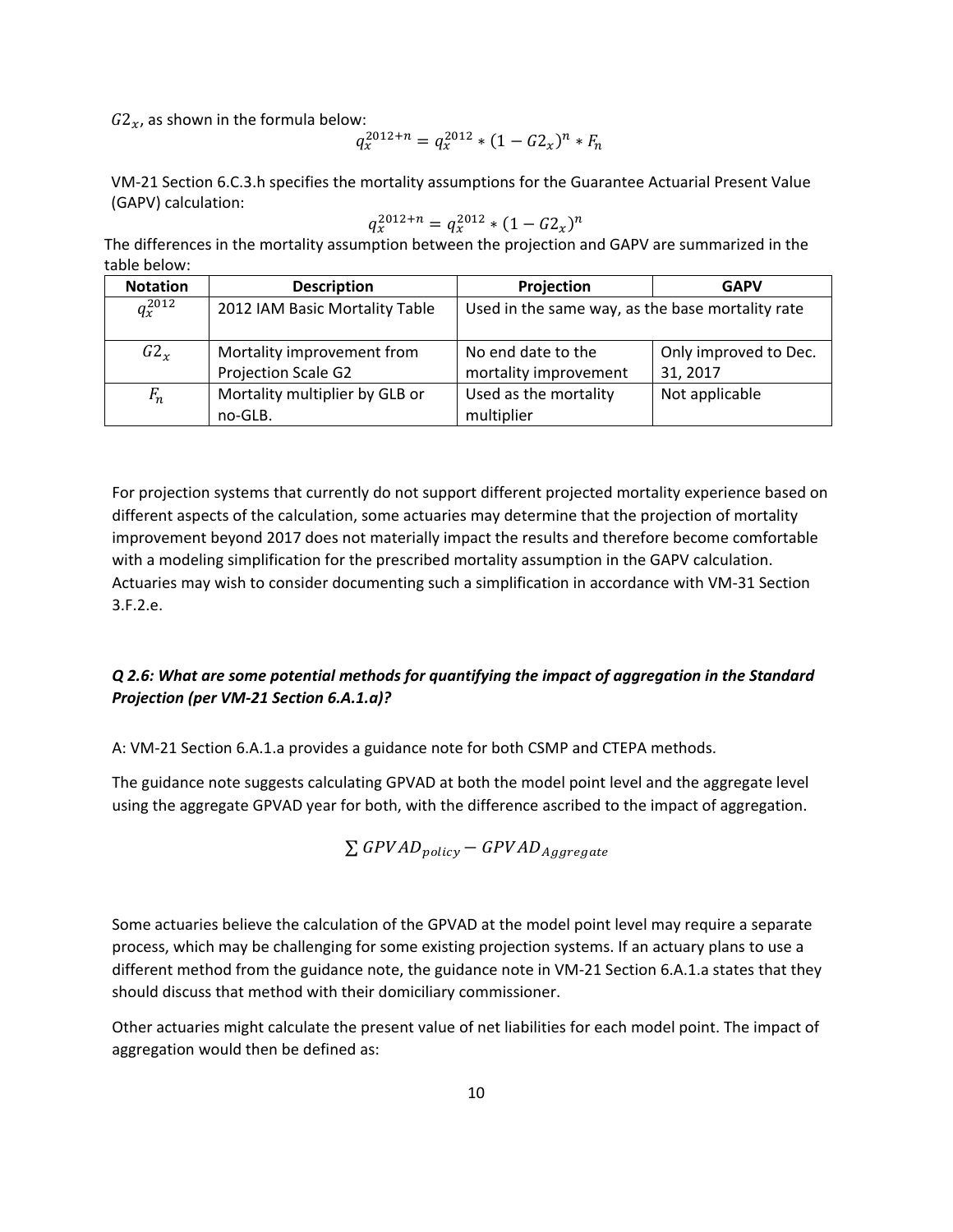#### $\sum$ max(CSV, PV of Net Liab) –  $\sum$ PV of Net Liab

Under this illustrative approach, the present value of net liabilities calculation would follow the assumptions and discount rate noted in the guidance note. As noted above, this method (or any other method other than that described in the guidance note) should be discussed with the domiciliary commissioner.

The guidance note does not specify how quantities that are not calculated at the model point (or contract level) should be reflected in the model point calculations (e.g., investment income or aggregate reinsurance cash flows). Given that business is usually managed at the portfolio level, some actuaries might apply the earned rates from the aggregate projection to all model points or allocate aggregate investment income based on projected model point assets. Depending on the investment strategy, other actuaries may proxy the earned rate in the model point calculations using simplifications (e.g., a rolling average of the initial portfolio earned rates and new money rates). For cash flows that are only determined in aggregate, some actuaries might allocate the cash flows for the block to the model points in that block based on an identified driver. Depending on the nature and materiality of the cash flows, other actuaries may omit the aggregate cash flows from both the model point and aggregate calculations as a simplification. The actuary may wish to consider aligning with the treatment of aggregate calculations in both projections to support a reasonable estimate of aggregation benefits.

VM-31 Section 3.F.12.m requires documentation of the methods used to determine the aggregation impact.

#### *Q 2.7: What if the actuary cannot identify a Standard Projection Path A under the CSMP method?*

A: If Path A is not initially identified, Section 6.B.3.a.iv requires the actuary to identify a new Path A. If additional scenarios are needed, VM-21 Sections 6.B.6.a and 6.B.6.b specify how the equity return and interest rate scenarios would be incrementally expanded.

After each additional equity return and/or interest rate scenario is generated and the associated Scenario Reserves calculated under the CSMP method, Section 6.B.3.a.iii requires the actuary to determine whether a Path A can now be identified from the newly expanded Company Standard Projection Set. If not, the expansion process should be repeated until such a Path A is found.

In practice, some actuaries might choose to automate this identification process for production purposes. One way to do this is to use an expanded range of scenarios from the outset in order to lower the risk of not identifying a Path A during the iterative process.

#### *Q 2.8: What are some potential methods for alleviating the run-time challenges associated with the Withdrawal Delay Cohort Method?*

A: The Withdrawal Delay Cohort Method may produce a considerable number of initial withdrawal age cohorts for each GMWB or Hybrid GMIB contract. In order to improve computational tractability and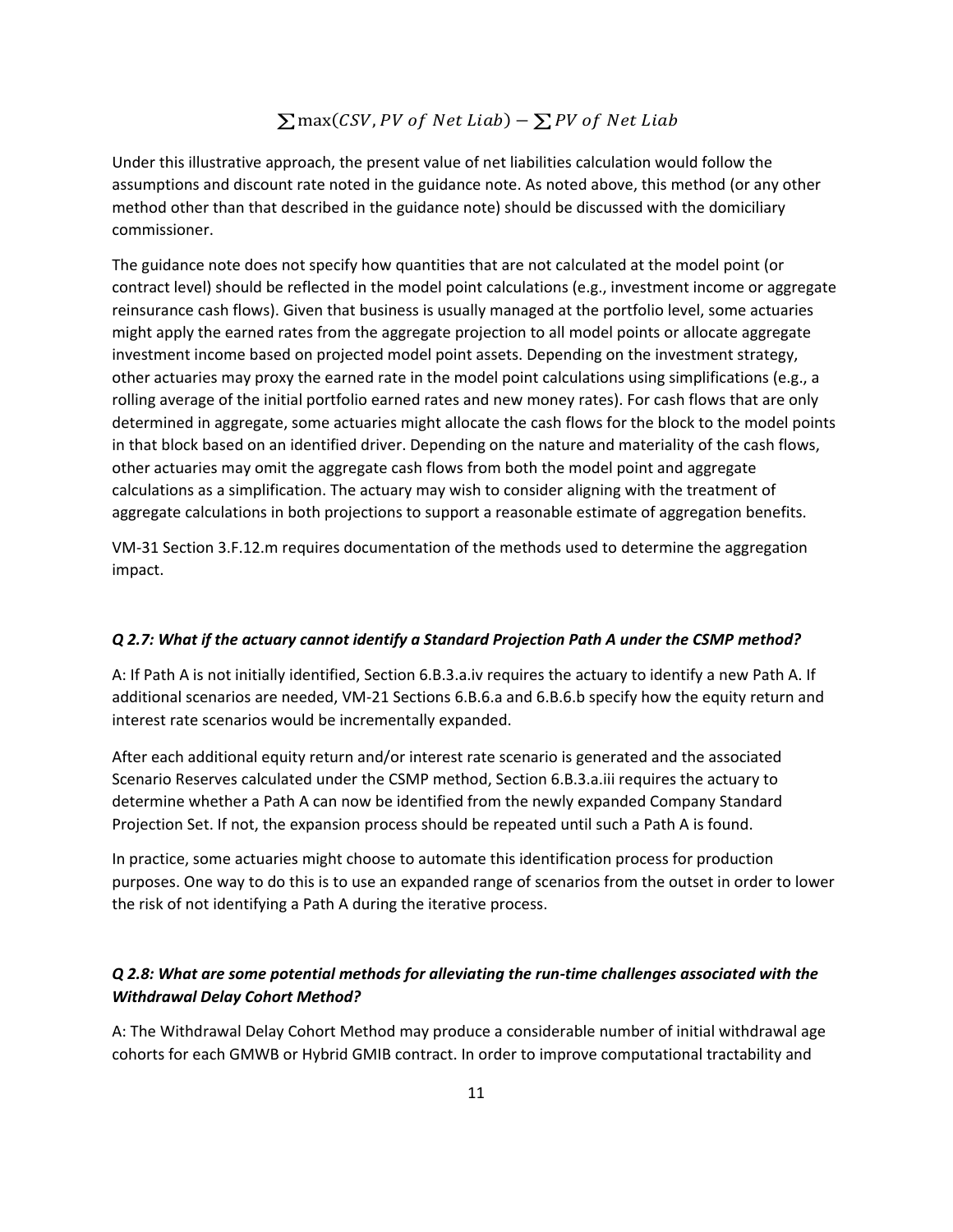reduce run-time, VM-21 Section 6.C.5.k allows actuaries to discard certain cohorts and use others as representative. The method for doing so is discretionary, with the proviso that the result should reasonably approximate a full-blown approach under which the company elects not to discard any initial withdrawal age cohorts, in accordance with the requirements set forth in VM-31 Section 3.F.12.h.

One such discarding method is provided in VM-21, Section 6.C.5.k, whereby for odd-numbered issue ages, the actuary may discard the initial withdrawal ages that are odd-numbered; and for evennumbered issue ages, the actuary may discard initial withdrawal ages that are even-numbered. The guidance note provided in VM-21 Section 6.C.5.k also indicates that random sampling methods may be used to assign only a small number of initial withdrawal age cohorts (and potentially a single cohort) to each contract.

Some actuaries choose to employ a method that limits the number of initial withdrawal age cohorts to a certain maximum number (or certain maximum weight), and remap the remaining cohorts to the cohorts that lie within such thresholds.

Regardless of which method is chosen, VM-31 Section 3.F.12.h requires disclosure of withdrawal age discarding approaches and discussions of their appropriateness. The actuary may wish to consider testing to ensure that the result reasonably approximates the full-blown approach outlined in VM-21 Section 6.C.5. For other considerations, actuaries may want to refer to Q 2.12.

#### *Q 2.9: What are some modeling considerations when using random sampling for the Withdrawal Delay Cohort Method?*

A: The following is a (non-exhaustive) list of modeling considerations that could be helpful to actuaries as they implement a random sampling solution:

- Choice of random number generator.
- Choice of random number "seed," which is an input to the random number generator.(For example, some actuaries believe this seed should vary uniquely by contract and/or scenario).
- The number of cohorts to be assigned via randomsampling.
- The total number of cohorts to be modeled under the full-blown approach as outlined in VM-21 Section 6.C.5.
- Number of policies or cells to which random assignments will bemade.

Regardless of how the actuary chooses to address these considerations, if a random sampling solution is used, the actuary may wish to consider performing adequate testing to ensure that the result reasonably approximates the full-blown approach.

After the random sampling solution has been developed, the actuary may also wish to consider the stability of results (that is, confirming that changing the random number seed does not materially change the Standard Projection Amount) and how the random number seeds are stored in order to facilitate reproducing results at a later date.

For replication of results, the actuary may wish to consider specifying and/or storing the random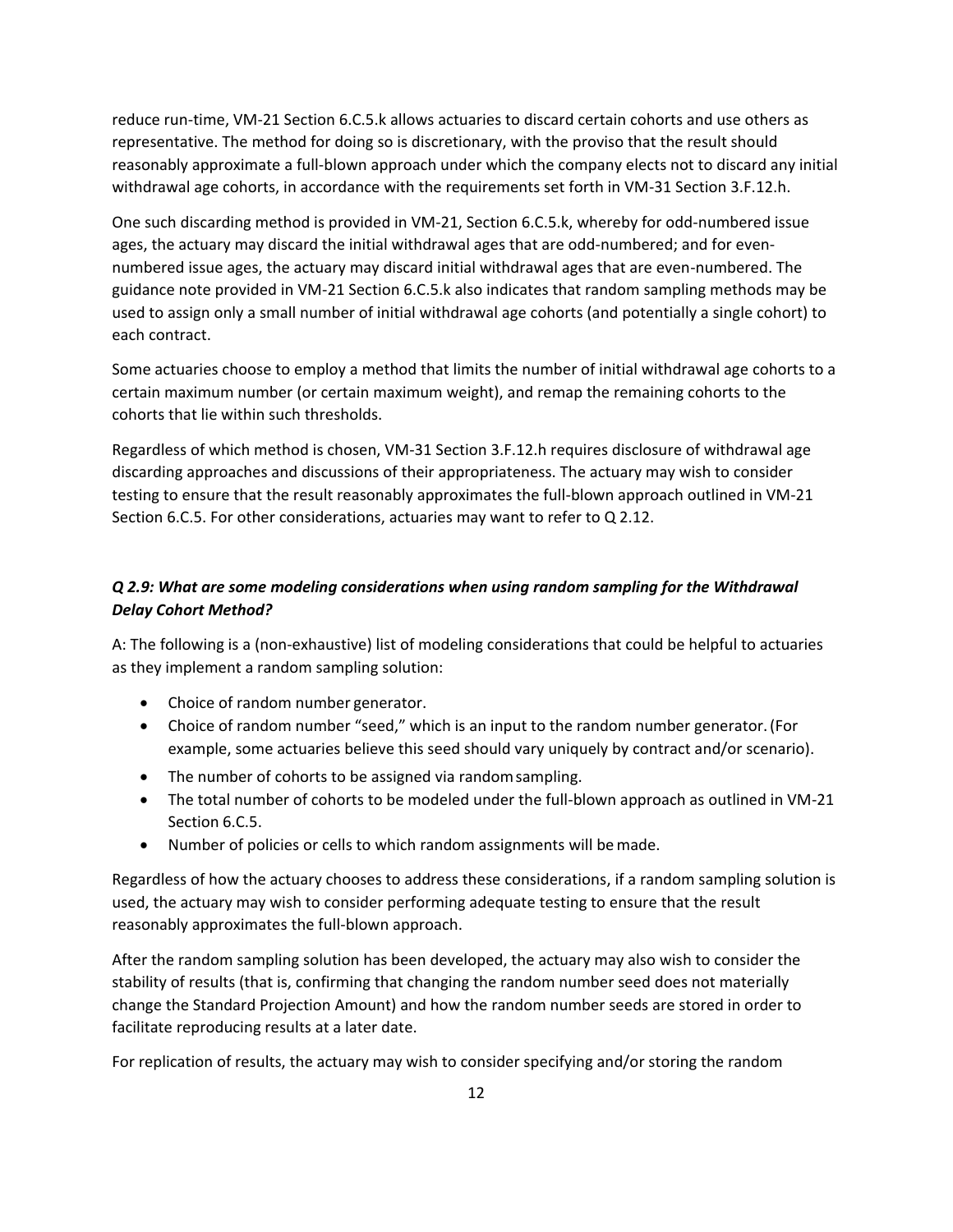number seed in such a way that policy-level and aggregate-level results can easily be replicated for audit or other purposes.

#### *Q 2.10: How can a company demonstrate the appropriateness of any modeling simplifications used to address the Withdrawal Delay Cohort Method?*

A: Regardless of approach, VM-31 Section 3.F.12.h requires the actuary to discuss the appropriateness of the approach. The actuary may also wish to consider VM-31 Section 3.5.2.e documentation requirements for simplifications and approximation.

Some actuaries might demonstrate the appropriateness of their simplification by running both the simplified approach and the full-blown approach for all scenarios (under either the CSMP or CTEPA methods) and comparing results. This may be considerably run-time-intensive, particularly if running the full-blown approach using (1) initial withdrawal age cohorts generated from a seriatim in-force file and (2) over a large number of stochastic economic scenarios (as might be the case under the CTEPA method).

Other actuaries might choose to obtain support for their simplified approach by running both the simplified approach and the full-blown approach for a smaller subset of scenarios. For example, under the CTEPA method, this could be carried out for select percentiles of results (such as the 85<sup>th</sup>, 95<sup>th</sup> and 99<sup>th</sup> percentiles) to check that the shape of the distribution is similar for both approaches. Other simplified approaches that reasonably approximate a full-blown approach would also be acceptable.

#### *Q 2.11: For the CTEPA method, do companies generate the initial withdrawal age cohorts based on a model office or a seriatim in-force file?*

A: VM-21 Section 6.B.3.b.i states that if a company uses a model office to calculate the CTE Amount, then the company may continue to use the same model office (or one that is no less granular than the model office that was used to determine the CTE Amount) for the CTEPA method, provided that the company shall maintain consistency in the grouping method used from one valuation to the next.

Some actuaries interpret this to mean that while a model office can be used to generate the initial withdrawal cohorts under the Withdrawal Delay Cohort Method, the Standard Projection Amount that is produced should not be materially lower than that which would have been obtained had the company applied the CTEPA method using a seriatim in-force file to generate the cohorts, in accordance with the language in VM-31 Section 2.F.2.f.

#### *Q 2.12: How should the never-elect withdrawal cohort be treated when discarding cohorts with initial withdrawal ages prior to the valuation date?*

A: Some actuaries believe that the weight for the never-elect withdrawal cohort should be rescaled so that its weight after rescaling may be different from the prescribed weight (as outlined in VM-21 Section 6.C.5.m) after discarding cohorts with initial withdrawal ages prior to the valuation date and rescaling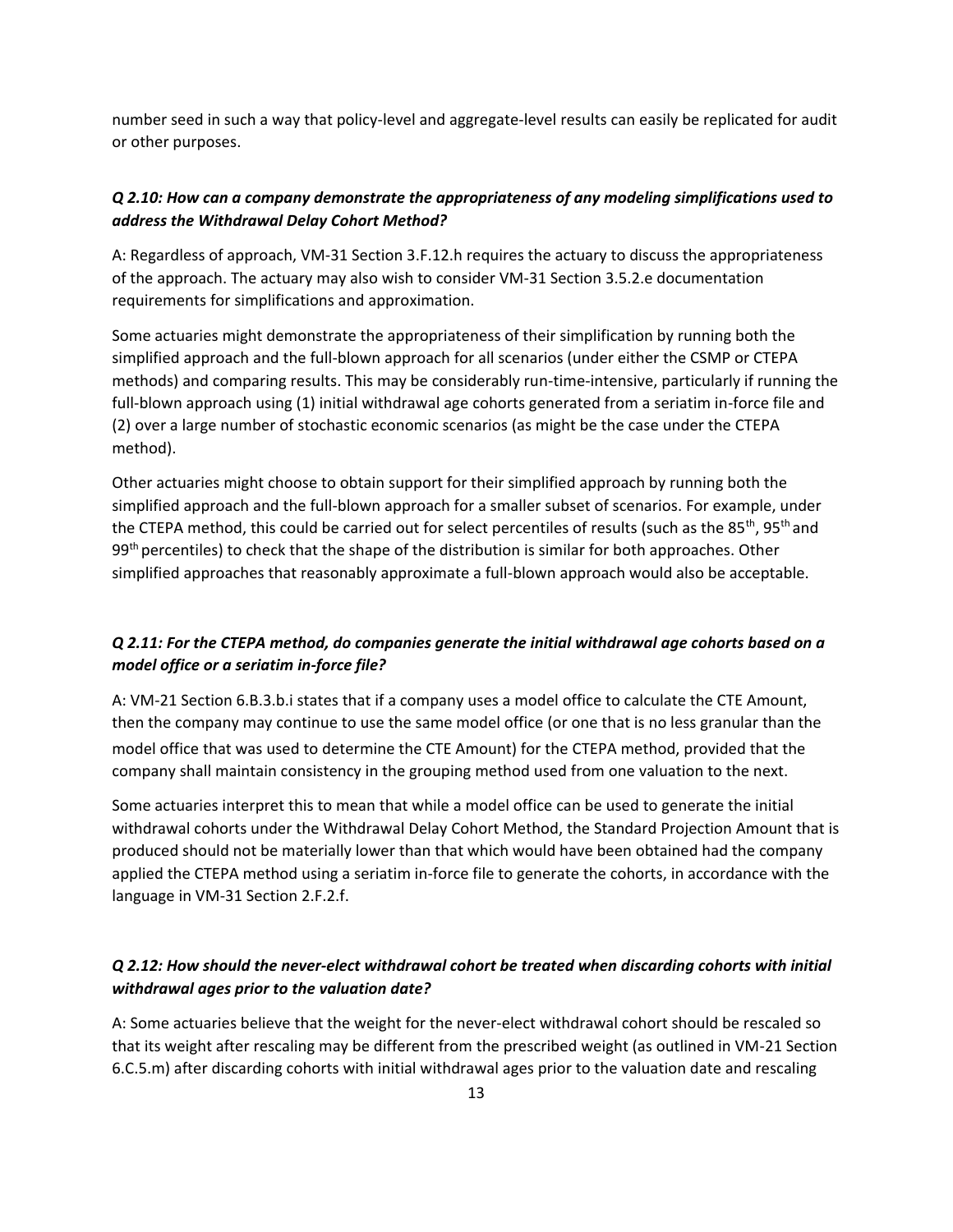the remaining withdrawal curve.

#### *Q 2.13: For GMWB or Hybrid GMIB contracts, if the company calculates a terminal claim at the end of the projection period (and assuming the account value has not yet been depleted), should a partial withdrawal utilization scalar be applied to this lump sum value?*

A: The instructions in VM-21 Section 6.C.4.g through Section 6.C.4.j indicates that a partial withdrawal scalar of 90% (Lifetime GMWB or Hybrid GMIB) or 70% (non-Lifetime GMWB) applies to the projected partial withdrawal amount, assuming the account value has not been depleted. VM-21 Section 6.C.4.f states that if the account value has been depleted, a scalar of 100% applies.

Some actuaries interpret the above to mean that at the end of the projection period, even if the account value has not yet been depleted, a partial withdrawal scalar of 100% applies to the terminal claim (because at some point beyond the projection period, the account value is likely to be depleted).

Other actuaries believe that if the account value has not yet been depleted at the end of the projection period, then a partial withdrawal scalar of either 90% (Lifetime GMWB or Hybrid GMIB) or 70% (non-Lifetime GMWB) applies to the terminal claim. In this case, the actuary should be confident that the resulting reserve is not materially lower than that obtained by continuing the projection and using a partial withdrawal scalar of 100% when account values are depleted.

#### *Q 2.14: For an unexercised Traditional GMIB or Hybrid GMIB contract, what GMIB annuity option should be modeled under the Standard Projection for the purposes of the Annuitization GAPV calculation?*

A: As there is no specific guidance regarding this in VM-21 Section 6, some actuaries believe developing a prudent estimate assumption for the annuity option is appropriate, which is in line with VM-21 Section 6.B.1, which states "*where not inconsistent with the guidance given here, the process and methods used to determine the additional standard projection amount under either the CSMP method or the CTEPA method shall be the same as required in the calculation of the stochastic reserve as described in Section 3.D of these requirements.*"

Other actuaries believe that using the most conservative annuity option that is available under the GMIB rider is appropriate under VM-21.

Regardless of approach, the actuary may wish to consider documenting the assumption used in accordance with VM-21 Section 6.B.1 and VM-31 Section 3.F.12.j and/or l.

#### *Q 2.15: Is the 2012 IAM Basic Mortality Table improved to 2017 a published table?*

A: The 2012 IAM Basic Mortality Table is a published table, but there is no official publication of the table improved to 2017. The table will need to be developed from various sources. Some actuaries use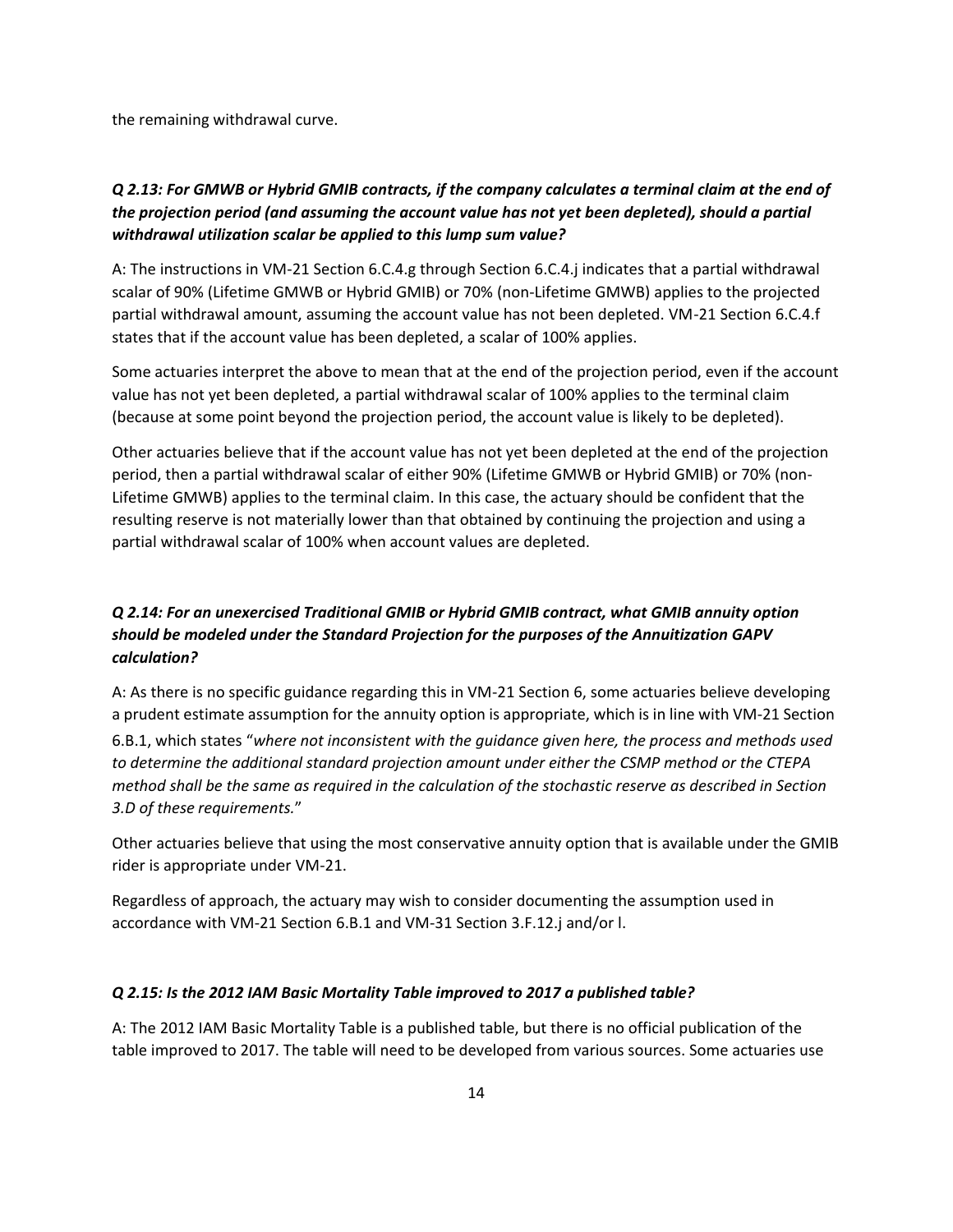#### the initial report document at

[https://www.actuary.org/sites/default/files/files/publications/Payout\\_Annuity\\_Report\\_09-28-11.pdf](https://www.actuary.org/sites/default/files/files/publications/Payout_Annuity_Report_09-28-11.pdf)

Other actuaries may start at the SOA website:

<https://www.soa.org/resources/experience-studies/2011/2012-ind-annuity-reserving-rpt/>

As well as using the Society of Actuaries Tool & Resources Page, Mortality and Other Rate Tables located at:

#### <https://mort.soa.org/>

Section 5 of NAIC Model Regulation 821 (NAIC Model Rule [Regulation] For Recognizing A New Annuity Mortality Table For Use In Determining Reserve Liabilities For Annuities) includes guidance on rounding. The guidance states that each mortality rate should be projected from 2012 and then rounded to three decimal places, for deaths per 1,000. Projecting rounded rates further forward is described as incorrect. For example, the regulation states that "It is incorrect to use the already rounded  $qx^{2013}$  to calculate  $ax^{2014}$ ."

Some actuaries who follow the mechanics in Model Regulation 821 might apply mortality improvement on an annual basis and align mortality rate changes with their model's projection ages. Others might consider available modeling capabilities (e.g., from the stochastic projections) when making implementation decisions (e.g., annual vs. monthly mortality improvement or whether to align annual mortality improvement changes with policy anniversaries, policyholder birthdays, or calendar years). The actuary may wish to consider documenting their approach.

*Q 2.16: When determining the initial withdrawal curve under the Withdrawal Delay Cohort Method in in VM-21 Section 6.C.5, should foreknowledge of policyholder actions be taken into account? For example, assume a policy has a doubler provision that allows for a doubling of the benefit base in policy year 10 if the policyholder has not taken a withdrawal to that point. If the policyholder has already voided the doubler by taking a withdrawal before policy year 10, should the at-issue withdrawal curve calculated under the Withdrawal Delay Cohort Method assume that the doubler is voided or should it be reflected?*

A: Some actuaries believe that because the derivation of the withdrawal curve under the Withdrawal Delay Cohort method is from issue, foreknowledge of policyholder actions should not be taken into account. With respect to the example provided, under this interpretation the doubler should always be reflected irrespective to actual policyholder actions.

Some actuaries believe that for policies where such actions are possible, a distinction should be introduced between policies when deriving the withdrawal curve under the Withdrawal Delay Cohort Method. With respect to the example provided, under this interpretation there would be separate withdrawal curves calculated for:

• A policy that (in reality) has not taken a withdrawal and so the doubler is reflected when deriving the withdrawal curve, and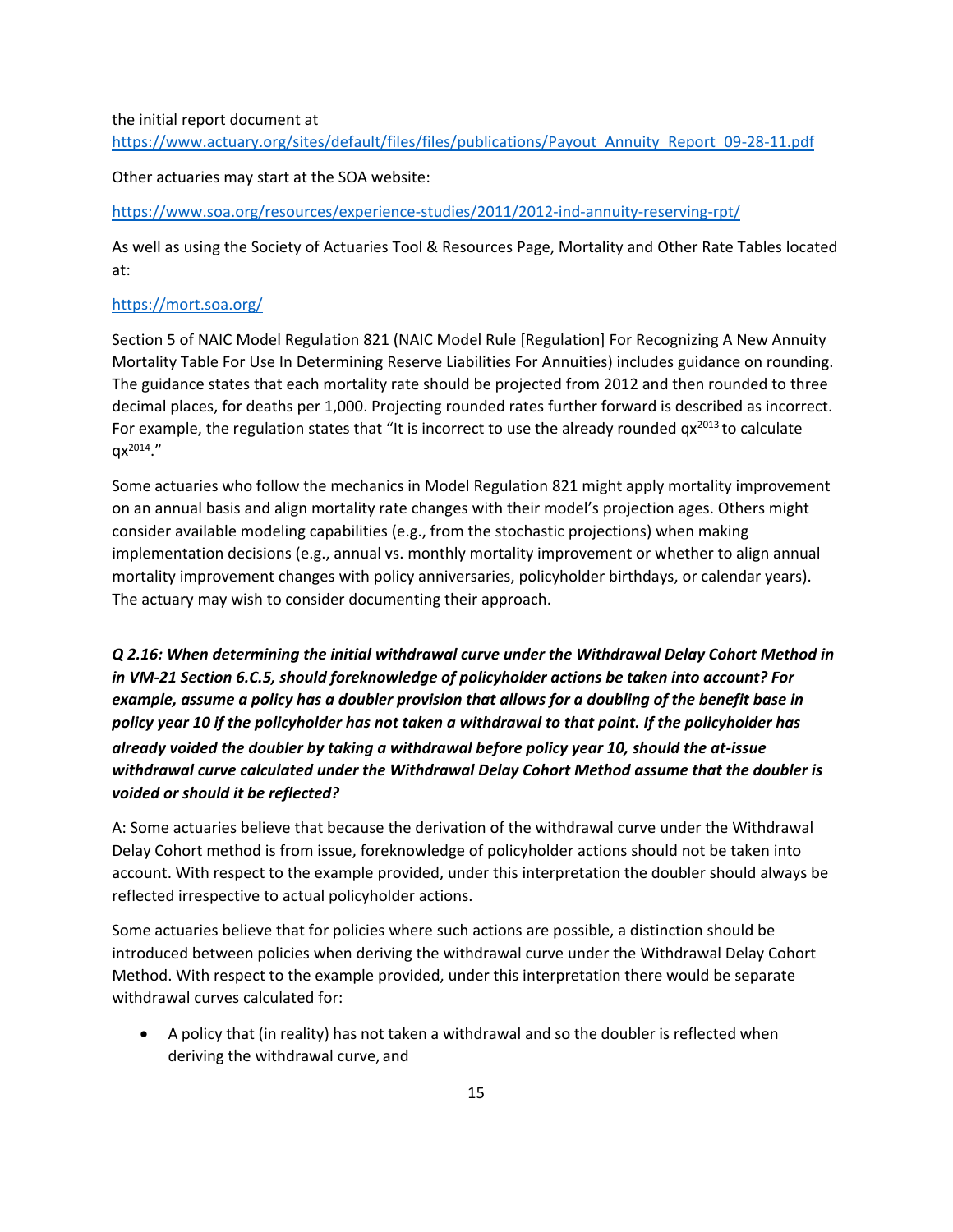• A policy that (in reality) has taken a withdrawal and so the doubler is not reflected when deriving the withdrawal curve.

Under this interpretation, at transition (from AG 43 to VM-21 at 1/1/2020) the actuary may choose to reflect different withdrawal curves for two existing policies A and B that are otherwise identical (from an issue age, gender, guaranteed benefit, product design, and tax status perspective) but where policy A has taken a withdrawal in reality and policy B has not. In addition, post-1/1/2020 if policy B decides to take a withdrawal in reality, the actuary may also choose to switch the at-issue withdrawal curve for policy B to match that for policy A.

Regardless of approach, the actuary may wish to consider explicitly documenting the assumption used in accordance with VM-21 Section 6.B.1 and VM-31 Section 3.F.12.l.

#### *Q 2.17: How should the initial withdrawal age be determined for the GAPV calculation under the Withdrawal Delay Cohort Method in VM-21 Section 6.C.5 if withdrawals are contractually allowed but the policyholder would incur penalties at certain ages? For example, consider the case where the policyholder has started taking withdrawals and therefore incurred the penalties.*

A: Some actuaries believe that if foreknowledge of policyholder actions should not be taken into account, then the penalties should not be considered either (and so the initial withdrawal age should then start from the earliest possible age allowed by the contract).

Other actuaries believe that to the extent that the actuary believes that foreknowledge of policyholder actions should considered, the penalties should similarly also be taken into account when developing the GAPVs under the Withdrawal Delay Cohort.

Other actuaries who focus on the general case (where policyholders have not taken withdrawals) might use the contractual availability of the withdrawal benefit or consider conservatism and materiality when setting the initial withdrawal age.

Regardless of approach, the actuary may wish to consider explicitly documenting the assumption used in accordance with the language in VM-21 Section 6.B.1 and VM-31 Section 3.F.12.l.

#### **Q 2.18:** *What are some considerations for selecting the CSMP or CTEPA approach for the Standard Projection?*

A: There are potential conceptual, operational, and runtime considerations.

Conceptually, the CTEPA approach provides the most direct quantification of company vs. prescribed assumption differences.

Operationally, CTEPA runs may leverage the same projection process and liability data as the stochastic reserve projection. CSMP deterministic runs and path selection may involve a separate process after the stochastic projection and may require exception handling or additional consideration if Path A cannot be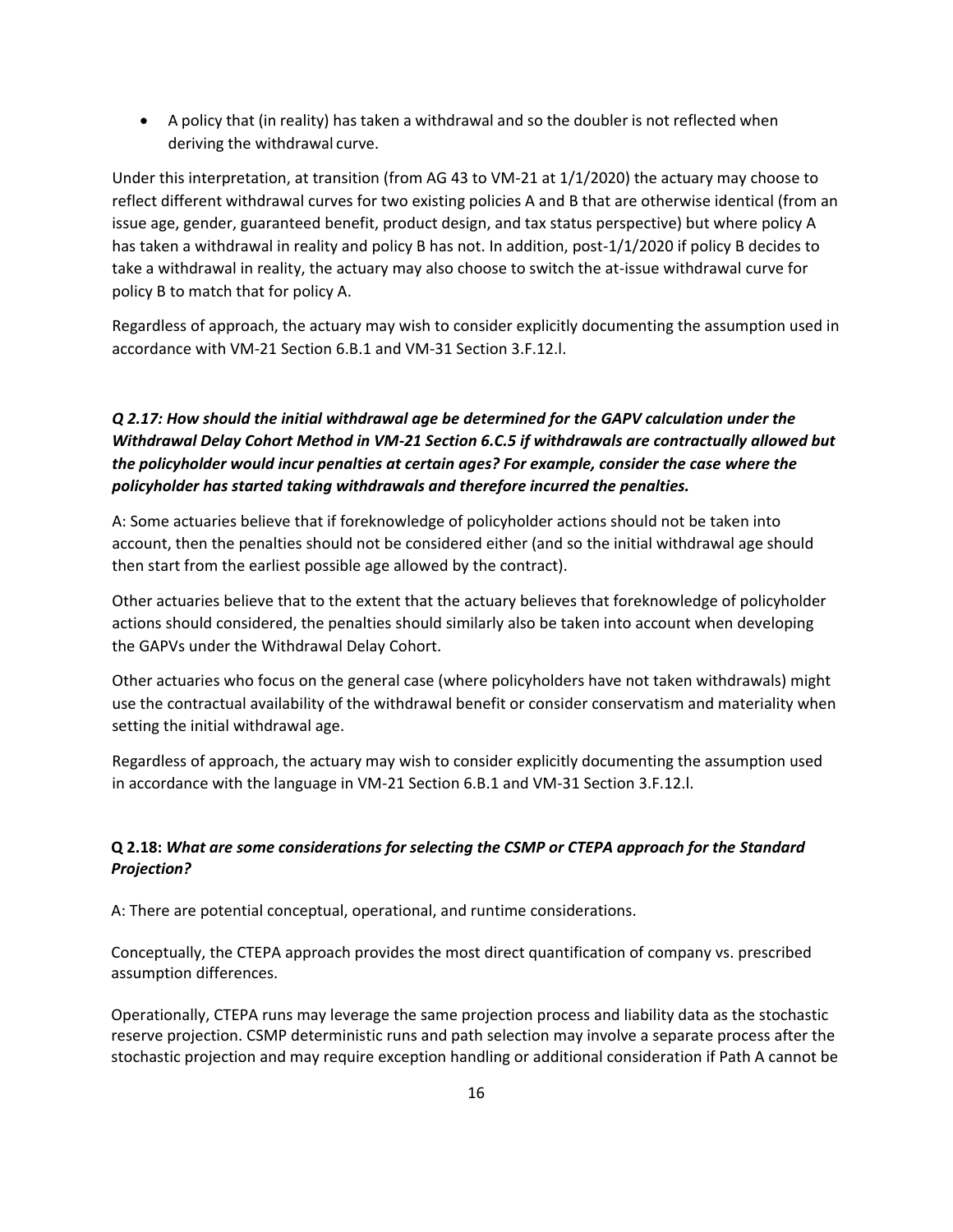identified from the original deterministic scenario set. The seriatim CSMP runs would also require different liability data inputs if the company uses model cells for its stochastic reserve projection.

However, runtimes may be more manageable for the 40 deterministic CSMP scenarios than the potentially 1,000 (or more) CTEPA stochastic scenarios.

## <span id="page-17-0"></span>3. Asset Modeling & Discount Rates

#### *Q 3.1: VM-21 allows two different methods for the calculation of the Scenario Reserve. What are the two methods, and how are they different?*

A: The two methods are the NAER method described in Section 4.B.2 and 4.B.3 and the Direct Iteration Method (DIM) described in Section 4.B.4. The two methods can be summarized as follows:

- The NAER method includes projecting asset and liability cash flows, then discounting them at the net asset earned rate on additional assets.
- The DIM identifies the level of starting assets by projecting asset and liability cash flows to the end of the projection period, iterating as necessary until the starting assets are sufficient to fully liquidate all policy obligations, leaving zero assets at the end of any projectionyear.

The primary difference between the two methods is that the NAER method uses a net asset earned rate on additional assets to discount accumulated deficiencies, whereas the DIM makes direct use of asset cash flows produced by the asset-liability model.

Calculating the net asset earned rate on additional assets subject to VM-21 requirements can be complicated and may require modifications and/or approximations. Considerations may include items such as differences in the way assets are modeled, the timing of cash flows, the manner in which the model purchases and sells assets, and the treatment of non-cash items. VM-31 Section 3.F.6 includes documentation requirements for the NAER calculations.

#### *Q 3.2: How may borrowing strategies be reflected, including situations where the company's borrowing and asset investment strategies differ?*

A: Section 4.D.4.c of VM-21 requires the actuary to model a borrowing strategy that is reflective of the company's cost of borrowing, provided that the assumed cost of borrowing is not lower than the rate that positive asset cash flows are reinvested at during the same period considering durations, ratings, and other characteristics of the borrowing facility. A guidance note below the requirement clarifies that the intent is to prevent overly optimistic borrowing assumptions in general rather than requiring absolute compliance at each time step in every scenario.

Some actuaries believe that if it is not practical to meet the full requirements of Section 4.D.4.c, simplifications may be made to the borrowing strategy provided that they do not materially reduce the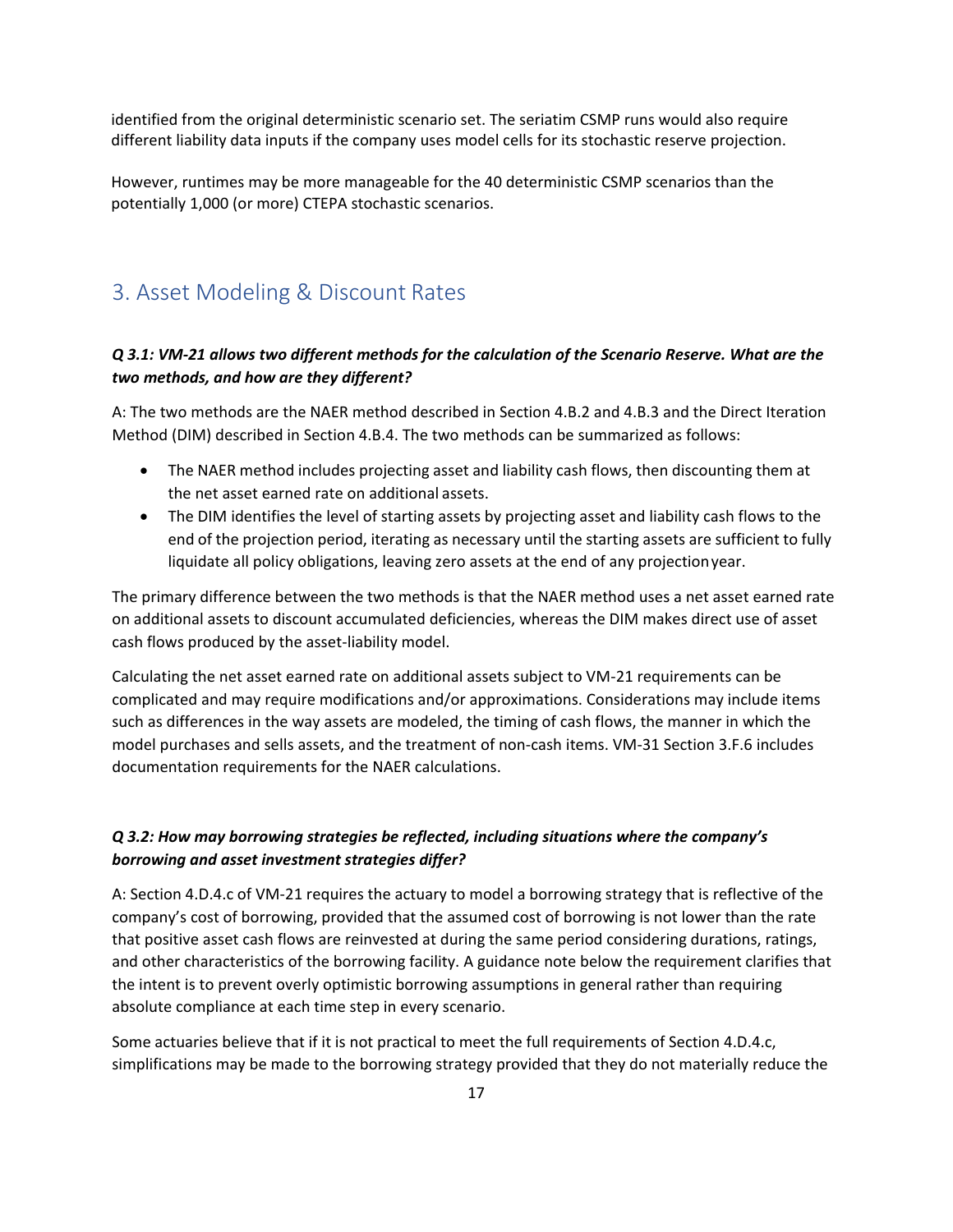reserve. Some actuaries may feel that a demonstration comparing reserves determined using the company's borrowing strategy against reserves determined only using asset sales would satisfy the spirit of Section 4.D.4.c if the reserve amount was not materially lower using the company's borrowing strategy.

#### *Q 3.3: How is the NAER applied to positive and negative accumulated deficiencies when determining the Scenario Reserve in Section 4.B.2 and 4.B.3?*

A: Some actuaries interpret the Scenario Reserve to be the amount of assets needed to decease liabilities with zero accumulated deficiencies.

Suppose a company's starting asset portfolio earns 10%, and the Additional Invested Asset Portfolio earns 5% (i.e., NAER is 5%). If the greatest accumulated deficiency is positive, the company uses the additional assets earning 5% to cover the deficiency, so the greatest present value of accumulated deficiency (GPVAD) is determined using NAER as the discount rate.

However, if the greatest accumulated deficiency is negative, the starting asset portfolio is more than sufficient, and no additional assets are needed. Using a NAER based on the hypothetical investment of additional (positive) assets as the discount rate implicitly assumes borrowing an amount equal to the negative GPVAD at that rate. Using the rates from the prior example, scenario reserves would reflect starting assets earning 10% offset by borrowing at 5%.)

Some actuaries believe that VM-21 requires discounting at the NAER, defined as the reinvestment rate, under all circumstances. Others believe that implicitly assuming borrowing would be inappropriate unless it aligns with the companies' actual management strategy and would instead use the net earned rate in the projection for discounting. That would be consistent with assuming a proportional reduction in starting assets in the Direct Iteration Method (DIM).

The actuary may wish to consider the DIM when setting the NAER because the NAER method is a simplification of the DIM and is generally expected to produce materially similar results. Actuaries may also wish to consider the different sources of additional assets, including any assets in the product portfolio that were not included in starting assets, assets outside of the product portfolio (such as those backing surplus), and assumed new assets purchased from cash infusions. When incorporating these sources, the actuary might consider the availability of assets given the asset needs of other lines of business in that scenario.

#### *Q 3.4: How are starting assets determined?*

A: VM-21 (Section 4.D.1a) requires that "the value of assets at the start of the projection shall be set equal to the approximate value of statutory reserves at the start of the projection plus the allocated amount of PIMR attributable to the assets selected" (estimated reserves). This includes general and separate account reserves for in-scope products and productfeatures.

All in-scope separate account assets and hedge assets are included, although VM-21 Section 4.A.4.a.ii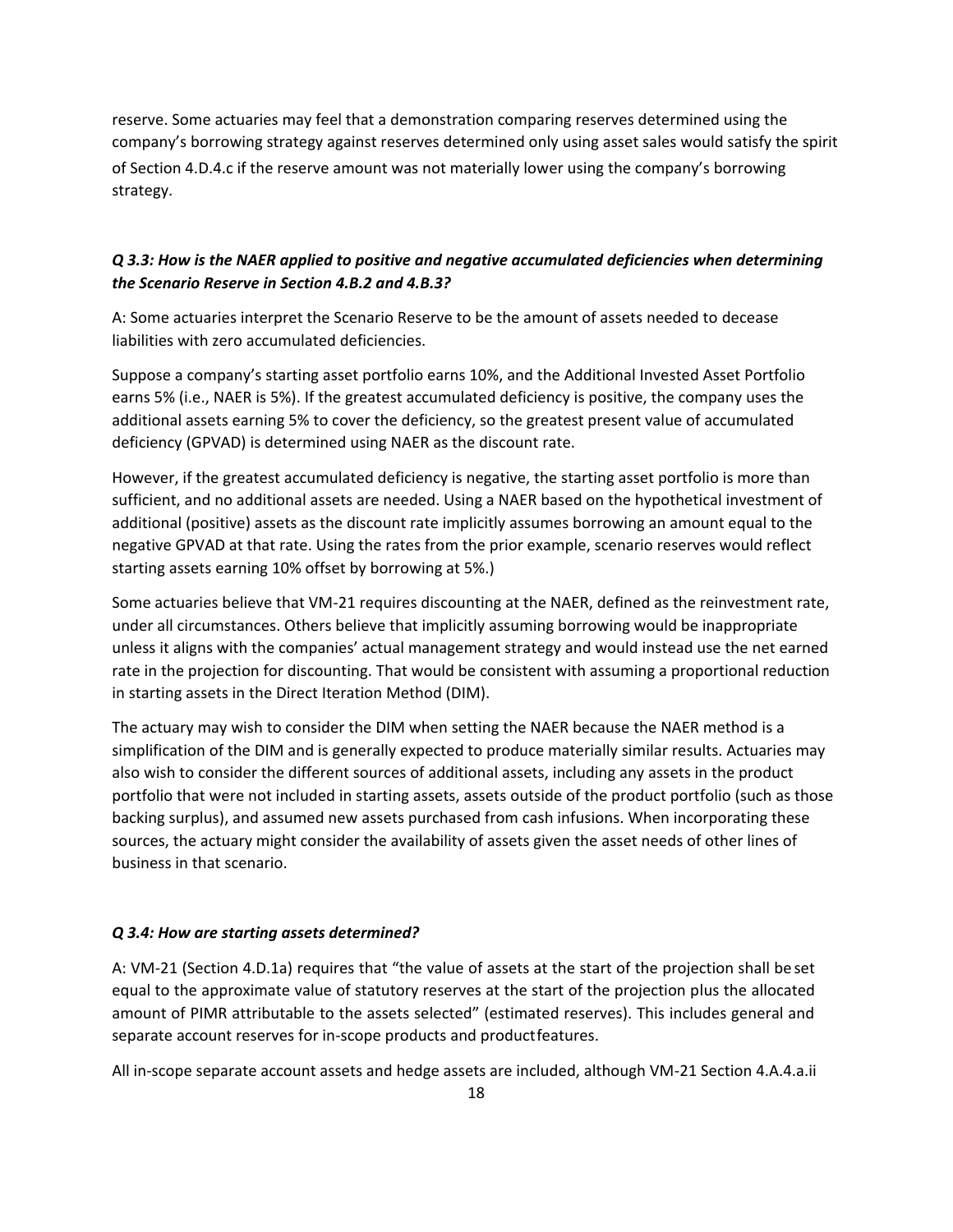allows the market value of the hedge assets to optionally be replaced by a equivalent amount of cash general account assets. All or a portion of the general account assets associated with products in scope are then added such that the starting assets are approximately equal to the statutory reserves plus allocated PIMR in the model as of the start of the model projection. It is possible that the amount of general account assets needed is less than zero.

VM-21 Section 4.D.1.a specifies that assets should be valued consistently with their annual statement values. In determining which assets to include and how to project those assets, the actuary may consider actuarial standards of practice, such as sections 3.3 and 3.4 in ASOP No. 7, *Analysis of Life, Health, or Property/Casualty Insurer Cash Flows.*

In developing an estimate for starting reserves, some actuaries might use reserves as of the last reported date. Other actuaries might use a ratio of reserve to account value where the ratio isestimated based on analysis of historical data. Others might use the DIM and solve for the required amount of assets. VM-31 Section 3.F.4 includes documentation requirements for starting assets, including the methods used and rationale.

#### *Q 3.5: How close are starting assets expected to be to the actual reserves ultimately held for in-scope products?*

A: There are no specific criteria for C-3 Phase 2 RBC or VM-21. Some actuaries believe that they should be reasonably certain that the level of starting assets has not resulted in a material understatement/overstatement of the actual reserve.

#### *Q 3.6: How is IMR for the contracts and guarantees included in VM-21?*

A: VM-21 4.A.7 requires that the IMR be handled consistently with the company's cash-flow testing methodology. Q23 of the *Asset Adequacy Analysis* practice note

[\(https://www.actuary.org/sites/default/files/files/publications/Asset\\_Adequacy\\_PN\\_092517.pdf;](https://www.actuary.org/sites/default/files/files/publications/Asset_Adequacy_PN_092517.pdf) September 2017) provides some additional considerations on how to determine which portion of IMR can be used to support certain products. For example, if the assets and IMR are allocated by line, then one approach the actuary might consider is to use the line of business unamortized portion. If assets are not specifically allocated to support the included contracts and guarantees, some actuaries may take a pro-rata portion based on assets allocated. Other actuaries may use more refined methods that reflect a different subset of assets, as opposed to a pro-rata share, may support the subset of liabilities included in the modeling. Other actuaries may determine that allocating zero IMR is a reasonable assumption. The treatment of PIMR should be documented in accordance with VM-31 Section 3.F.4.g.

#### *Q 3.7: How should the actuary set assumed gross asset spreads over U.S. Treasuries for "other fixed income investments" as mentioned in VM-21 4.D.4.a.v?*

A: Some actuaries may receive gross asset spreads from their investment departments or investment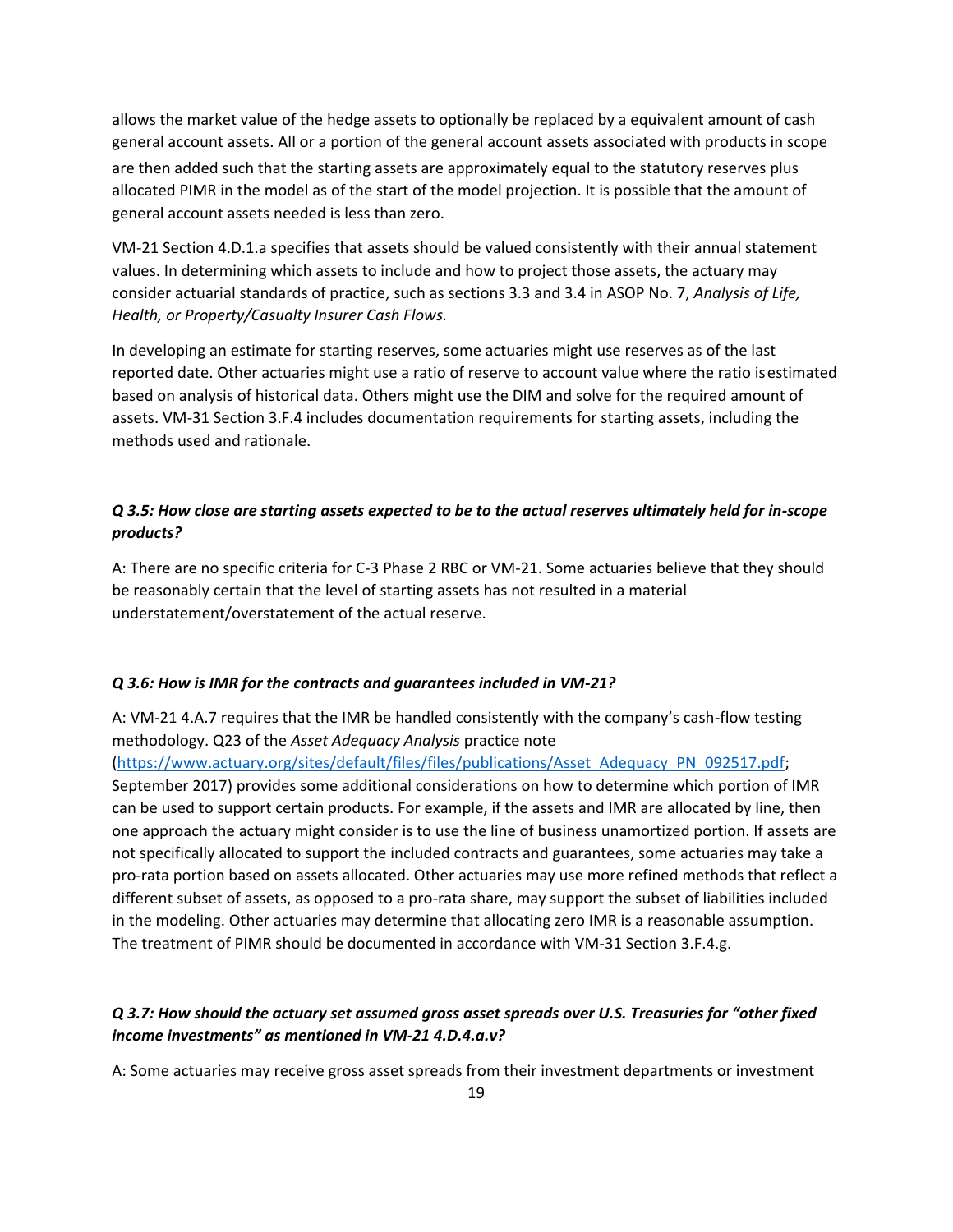advisers. Some actuaries might review the relationship of spreads received, including spreads on public non-callable bonds, to prescribed spreads to ensure the spreads for "other fixed income investments" in relation to spreads for public non-callable bonds and/or interest rate swaps is not unreasonable. Other actuaries may rely on modeling systems to solve for the spreads that equate modeled market values to actual market values at time zero.

Some actuaries may hold the initial spread over Treasuries constant for the projection while others may consider adjustments over the course of the projection (e.g., consistent with the prescribed grading from current to ultimate spreads for public non-callable bonds).

The actuary may wish to consider VM-31 Section 3.F.6 documentation requirements if the spreads affect the modeled investment strategy or projected market values.

#### *Q. 3.8: What if using the VM-20 spreads results in market values that are materially different from the statement values?*

A: VM-21 Section 4.D.1.a states that starting asset values need to be consistent with their annual statement values, and that assets purchased during a projection, which can occur as early as the first time step in a projection, need to be valued in a manner consistent with the value of assets at the start of the projection that have similar investment characteristics (Section 4.D.2).

VM-21 Section 4.D.4.iii prescribes spreads for non-callable corporate bonds that reflect current market conditions as of the projection start date and grade to long-term conditions based on historical data.

However, these "generic" spreads by credit rating and weighted average life may not necessarily reproduce the market values for the individual securities reported in the statutory statements. Some actuaries will add/subtract a security-specific spread to each starting asset so that the market values validate at the projection start date. These actuaries might hold such spread constant for the duration of the asset or grade them off over time.

## <span id="page-20-0"></span>4. Scenarios

#### *Q 4.1: What are some considerations for a company using scenario stratification or reduction techniques?*

A: Although the previous equity calibration criteria in AG 43, Appendix 5 are no longer included in VM-21, they are consistent with the prescribed scenario generator and the actuary may wish to consider using these as a reference. Although never formally adopted, proposed interest rate calibration criteria in the Academy's Economic Scenario Work Group's December 2008 report to the NAIC may also be informative. The actuary may also wish to consider the scenario reduction principles in the prior version of AG 43, Appendix 5.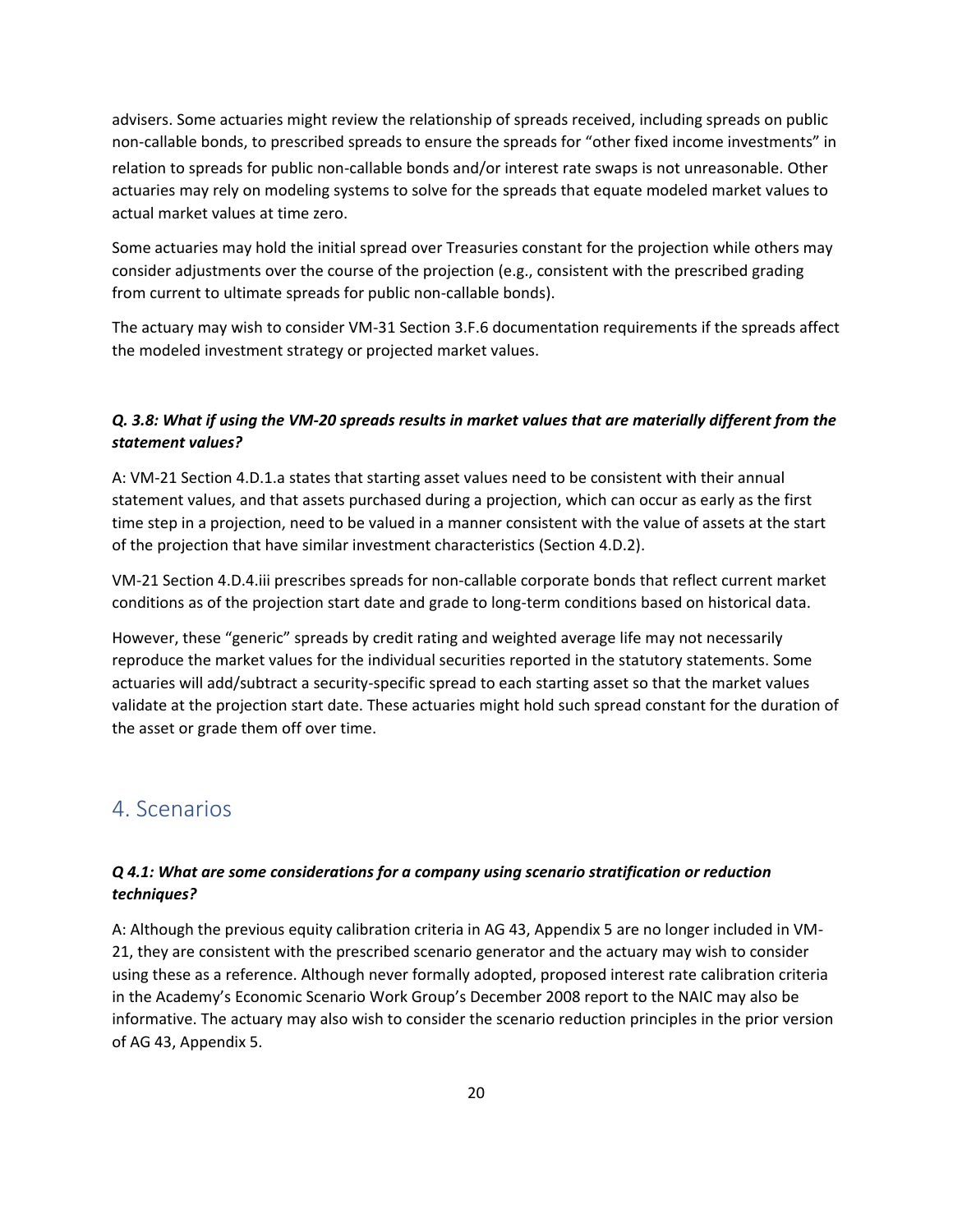Note that VM-31, Sections F.9.c and d require documentation of the rationale used to select the number of scenarios and any scenario reduction technique and that the approach does not materially understate reserves.

Periodic testing, perhaps with a representative or simplified model, might be considered to confirm that results with a stratified set of scenarios are sufficiently close to results from the full set of scenarios and do not materially understate reserves.

The actuary may wish to consider the discussion on scenarios in Section 6 of the March 2011 practice note, *The Application of C-3 Phase II and Actuarial Guideline XLIII*  [\(https://www.actuary.org/sites/default/files/files/VAPN%20FINAL%20WEB%20040511.4.pdf/VAPN%20FI](https://www.actuary.org/sites/default/files/files/VAPN%20FINAL%20WEB%20040511.4.pdf/VAPN%20FINAL%20WEB%20040511.4.pdf) [NAL%20WEB%20040511.4.pdf\)](https://www.actuary.org/sites/default/files/files/VAPN%20FINAL%20WEB%20040511.4.pdf/VAPN%20FINAL%20WEB%20040511.4.pdf).

Note that that considerations for VM-20 and VM-21 may differ. VM-21, Section 8.E allows the use of non-prescribed generators, so scenario stratification or reduction techniques may be applied to either prescribed or non-prescribed scenarios. VM-21 Section 8.E also allows non-prescribed scenario reduction or stratification approaches while VM-20, Section 7.G.2.c prescribes the use of the scenario picker embedded in the prescribed scenario generator. For VA products, the actuary may wish to consider approaches that reflect factors other than the purely interest rate-driven scenario picker tool.

#### *Q 4.2: How may the change in CTE level from CTE 90 to CTE 98 affect the determination of the number of scenarios?*

A: Question 6.4 of the March 2011 practice note, *The Application of C-3 Phase II and Actuarial Guideline XLIII*, introduced the Variance of the CTE Estimator as a metric to examine when assessing the number of scenarios. All else being equal, additional scenarios would generally be needed to maintain a similar level of variance between CTE98 and CTE90 TAR. However, the new C-3 Phase 2 RBC requirement is 25% of the excess of CTE 98 over reserves, and the 25% factor may reduce the variance of the relevant C-3 Phase 2 amounts by a factor of 16. The actuary may wish to consider whether the 25% factor would reduce the variance of RBC using the CTE 98-based metric below that of the former CTE 90 metric.

#### *Q 4.3: How might one use the variance of the CTE estimator in determining the CTE reserve and RBC amounts?*

A: The variance of the CTE estimator is a measure of the sampling error attributable to the stochastic scenarios. This measure may be used to assist the actuary in determining whether additional scenario analysis is warranted.

Some actuaries believe the variance by itself provides limited insights whereas comparing it to the CTE measure provides information regarding dispersion. One can take the standard deviation of the CTE estimator and divide it by the CTE measure to obtain a "relative error" (or coefficient of variation). This may be viewed as a measure of the dispersion of the accumulated deficiencies around the CTE measure.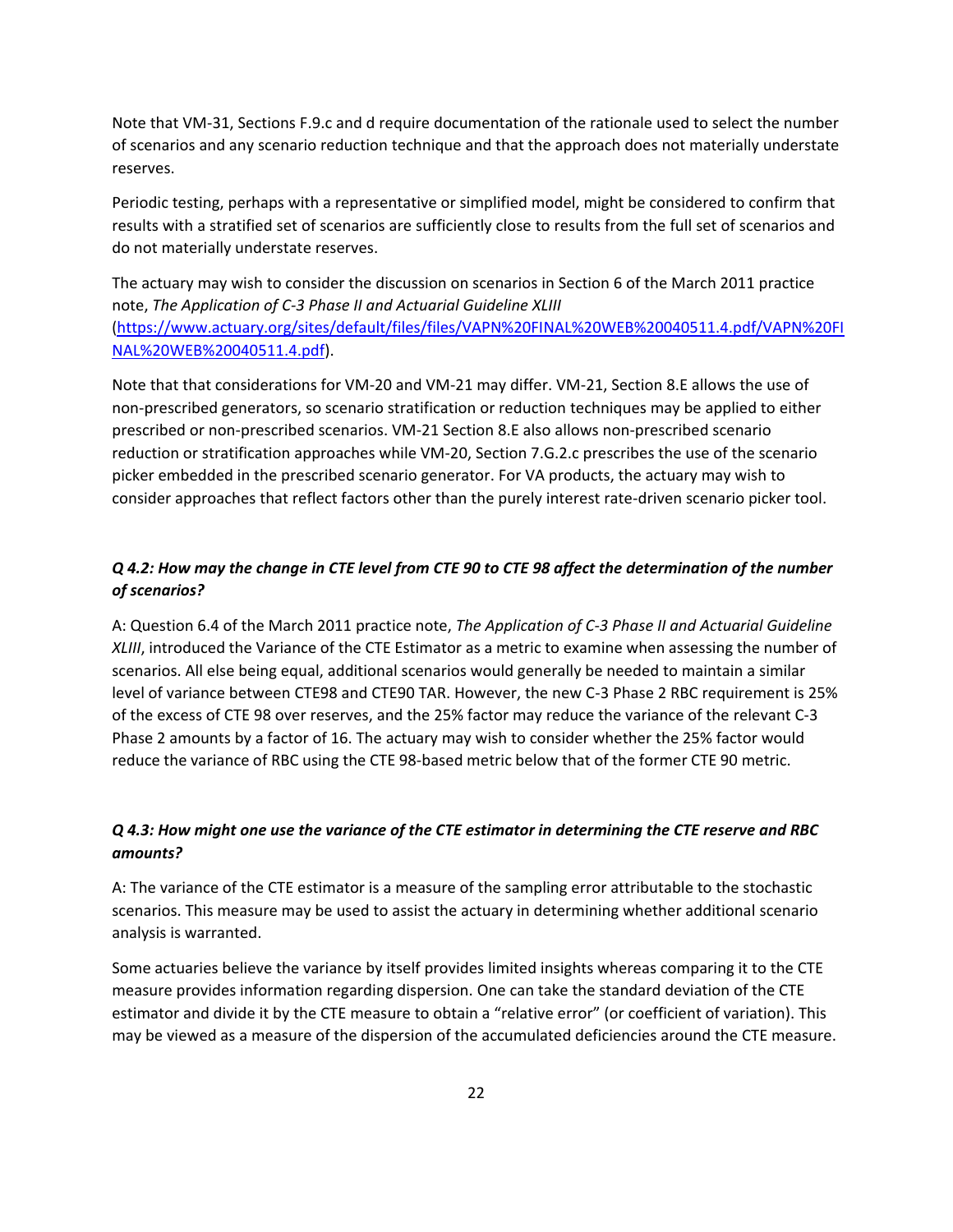Assume Block A has a CTE 98 measure of \$2,000 with an estimated CTE 98 variance of \$10,000, and Block B has a CTE 98 of \$250 and estimated CTE variance 98 of \$10,000. Calculating the dispersion relative to the CTE yields 5% for Block A (square root of \$10,000 divided by \$2,000) and 40% for Block B. Although the blocks have the same dollar amount of dispersion about the CTE 98 measure, Block B has a much higher relative dispersion.

If the actuary believes the dispersion is high relative to the mean, the actuary might consider conducting further testing. Note that a high relative dispersion does not mean that the CTE amount is too high or too low. For example, assume Block C has a CTE 70 of \$2,000,000 and a square root of the variance of the CTE 70 measure of \$500,000 across 1,000 stochastic scenarios. The relative error is 25%. Additionally, assume that only 50 of the 1,000 scenarios had deficiencies. If the actuary were to run 2,000 scenarios and the deficiencies in such scenarios had roughly the same magnitude and slope as that in the 1,000 scenarios (in this example 100 deficiencies with a magnitude and slope similar to that of the 50 scenarios), the CTE 70 metric would change very little. However, the variance of the CTE would likely drop significantly as the number of scenarios have doubled. The point is that a high variance or relative error may suggest the need for further testing. It does not necessarily mean the CTE measure needs to be adjusted or recalculated.

If the actuary determines that additional scenario analysis is needed, such analysis might include some of the following:

- Reviewing the tail scenarios to see whether they adequately capture the product risks
- Running a different set ofscenarios
- Running a larger set of scenarios
- Employing variance reduction techniques (e.g., control variatemethod)

Some actuaries have observed the following with respect to their blocks of variable annuities with guaranteed living and death benefits. Such observations may or may not be indicative of other blocks of variable annuities.

• Deep in-the-money guaranteed living and death benefits—Many scenarios in the CTE tail with deficiencies. The CTE amount tends to be high and relative error tends to be low. Graphing the deficiencies shows a flatter/gentleslope.

The low relative error suggests that additional analysis regarding the scenarios may not be needed. However, one may decide to conduct additional analysis depending on the materiality of the estimated standard deviation relative to the overall company results.

• Deep out-of-the-money guaranteed living and death benefits—Fewer scenarios in the CTE tail with deficiencies. A low CTE amount with a high relative error. Graphing the deficiencies shows a steeper slope.

The high relative error suggests that additional analysis may be warranted. However, the low CTE amount relative to the block of business may not be material. In an extreme case where there are no scenarios with deficiencies in the CTE measure, the actuary may explore what scenario returns would be needed to produce deficiencies.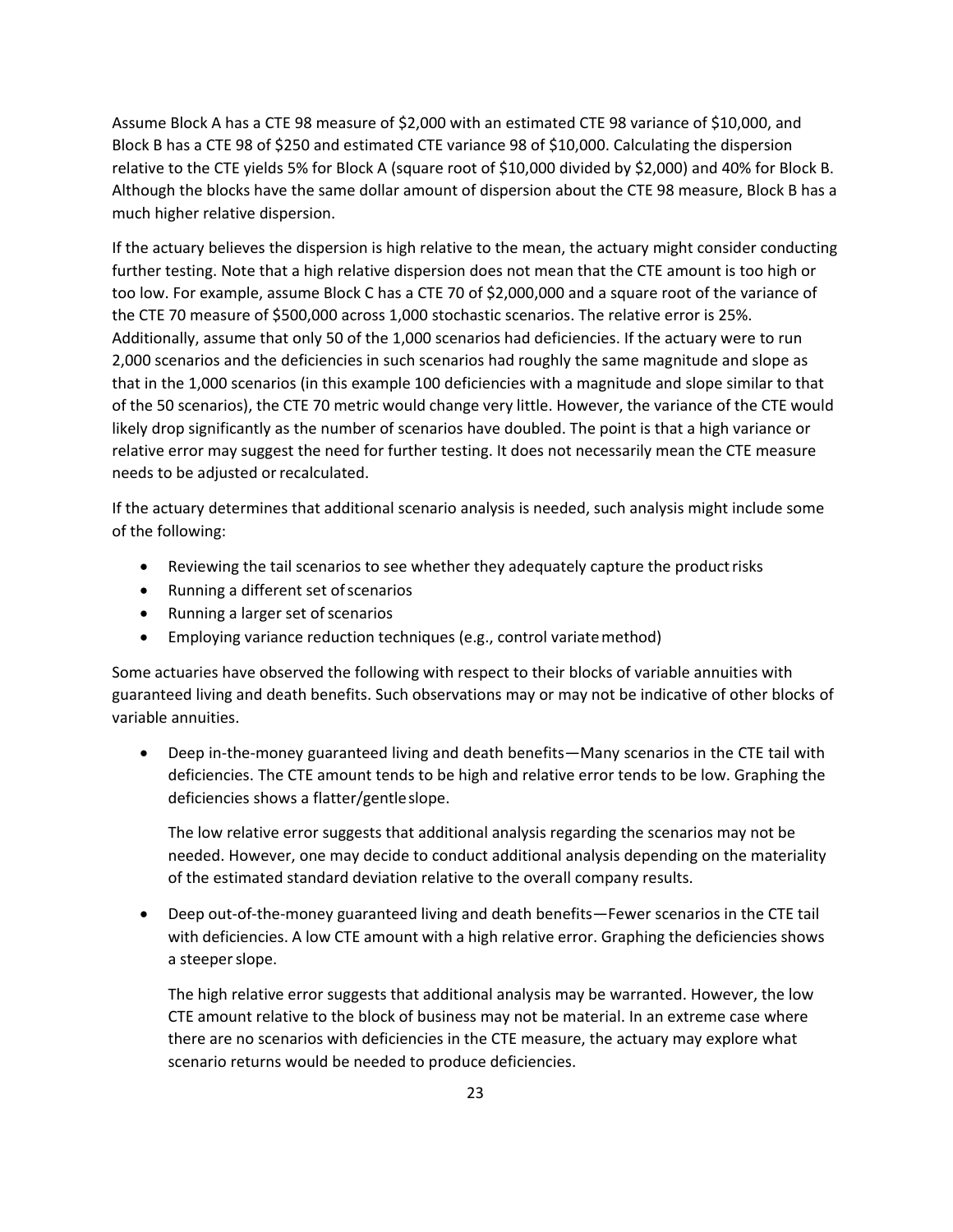Additional information regarding the variance metric as well as some practical approaches to its use can be found in the paper "Variance of the CTE Estimator" by B. John Manistre FSA, FCIA and Geoffrey H. Hancock FSA, FCIA.

## <span id="page-23-0"></span>5. Hedging

#### *Q 5.1: What are some considerations for determining the E-Factor when there is a strategy change?*

A: The guidance note in Section 9.C.7 provides some examples and guidance in determining the E-Factor when there has been a change in the hedge program.

Additional examples might include the following:

- The company was dynamically hedging S&P and NASDAQ delta but decides to only dynamically hedge S&P delta. Here, the E-Factor could increase or decrease depending on factors such as how well the model replicates S&P versus NASDAQ hedging.
- The company was dynamically hedging S&P delta and decides to hedge the NASDAQ delta as well. Some actuaries believe that the E-Factor, at least initially, should not decrease and could perhaps be increased given uncertainties in the newly modeled hedging.
- The company replaces its dynamic daily hedge with a dynamic weekly hedge. The company models hedge cash flows directly (explicit method) with monthly time steps. Some actuaries may expect the E-Factor to increase as one may expect more hedge breakage when movingto weekly hedging.

Regardless of the expectation, the actuary should document the approach and rationale for the E-factor per VM-31 Section 3.F.8.e and may also wish consider whether back-testing (even on a pro-forma basis) is necessary to support E-factor changes.

#### *Q 5.2: How has the E-Factor changed with the 2020 Valuation Manual?*

A: The formula that utilizes the E-Factor is now the same for both reserves and RBC, and it is an "error" factor. VM-21 Section 9.C adopts the E-Factor formula previously used for C-3 Phase 2 RBC, and the revised C-3 Phase 2 instructions requires the use of the same methods and processes as VM-21.

Section 9.C.5 requires the company to support the E-Factor by conducting a formal back-test based on analysis of at least the most recent 12 months. "E" is subject to an absolute minimum of 5% and may be higher to reflect the amount of experience available if a company does not have 12 months of experience to date. The E-Factor shall be determined at least once each year.

Companies that do not have a CDHS no longer need an E-Factor.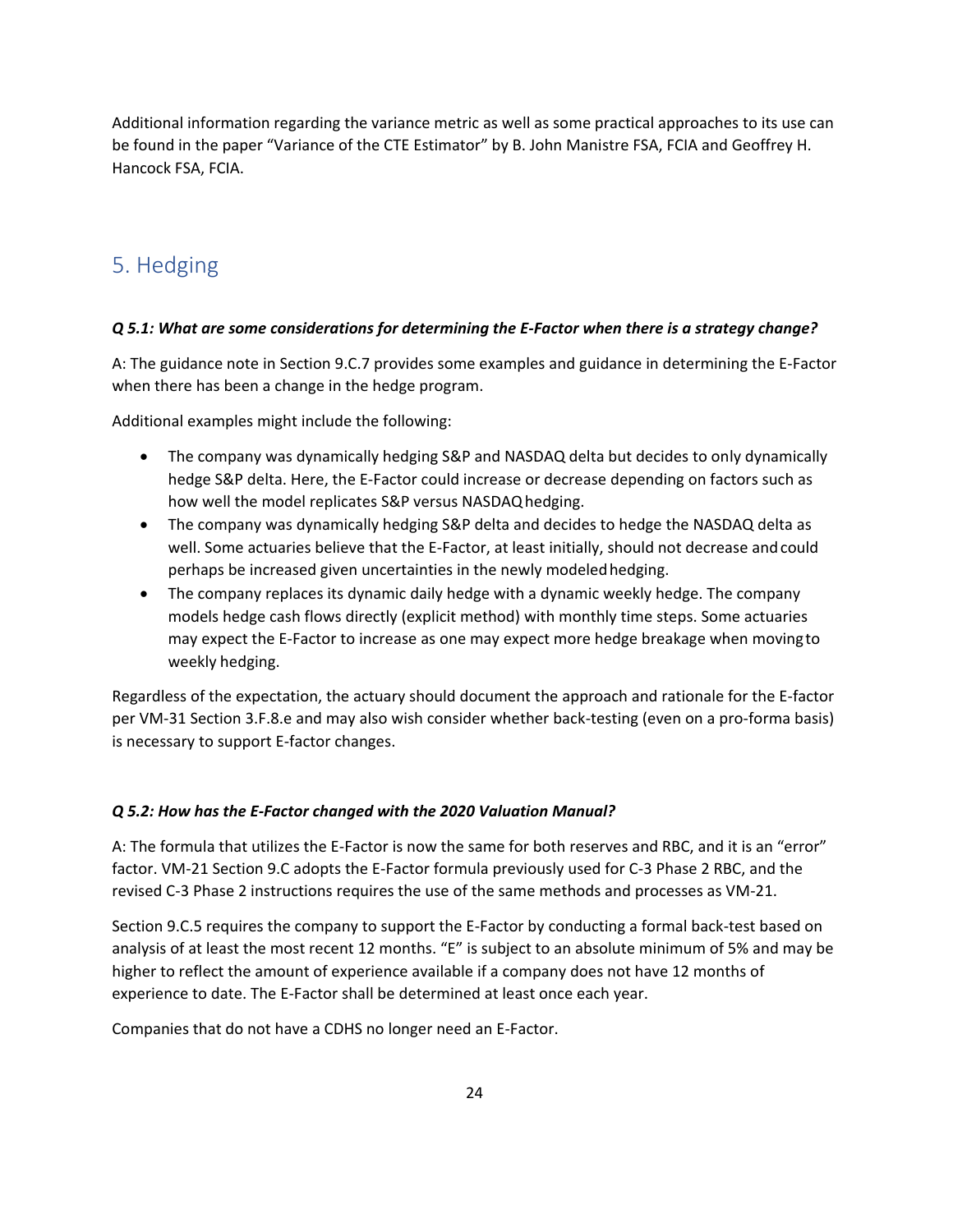#### *Q 5.3: What back-testing methods can a company use to support the E-Factor?*

A: There are three methods based on the nature of the hedge modeling, as noted in Section 9.C.6.

#### *Q 5.4: What are some practical considerations for back-testing an explicit method?*

A: Some actuaries believe some adjustment to the historical experience is appropriate for back-testing. Because the goal is to measure how well the model matches actual results, the comparison is useful if it is performed on a consistent basis.

One example in VM-21 Section 9.C.6.a notes that in order to isolate differences in modeled and actual hedge results, the projected liabilities should reflect actual liabilities throughout the back-testing period, Therefore, adjustments that facilitate this accuracy (e.g., reflecting actual experience instead of model assumptions, including new business, etc.) are permissible.

Some actuaries believe that if hedge positions changed during the back-testing period—e.g., increased the swap position from 50% to 80%—it may be reasonable to reflect the new position in both the actual experience and the modeled hedge strategy by adjusting the gains/losses.

#### *Q 5.5: If a company has a CDHS, is back-testing required if the expected costs and benefits of future hedge positions produce CTE 70 (best efforts) in excess of CTE(adjusted)?*

A: Some actuaries believe that back-testing to support the E-Factor is unnecessary in this situation because reserves would not depend on the E-Factor (the second term in the formula reduces to \$0). Other actuaries would continue to back-test because the relationship between best efforts and adjusted might reverse at another CTE level or vary depending on initial market conditions, making the E-Factor applicable.

#### *Q 5.6: SSAP 108, Paragraph 16 states that "the amortization timeframe shall equal the Macaulay duration of the guarantee benefit cash flows based on the VM-21 Standard Scenario, but shall not exceed a period of 10 years." How is the amortization period calculated now that the Standard Projection is not based on a single deterministic scenario?*

A: Some actuaries may consider the Macaulay durations for the cash flows from the deterministic scenarios selected as Path A and Path B under the CSMP method or the scenario used for Standard Projection disclosures under the CTEPA method. Under this approach, if durations for both CSMP scenarios exceed 10 years, the actuary may set the amortization period to 10 years in accordance with the requirements of SSAP 108. Other actuaries may consider interpolation approaches such as the process used to calculate the Prescribed Projection Amount.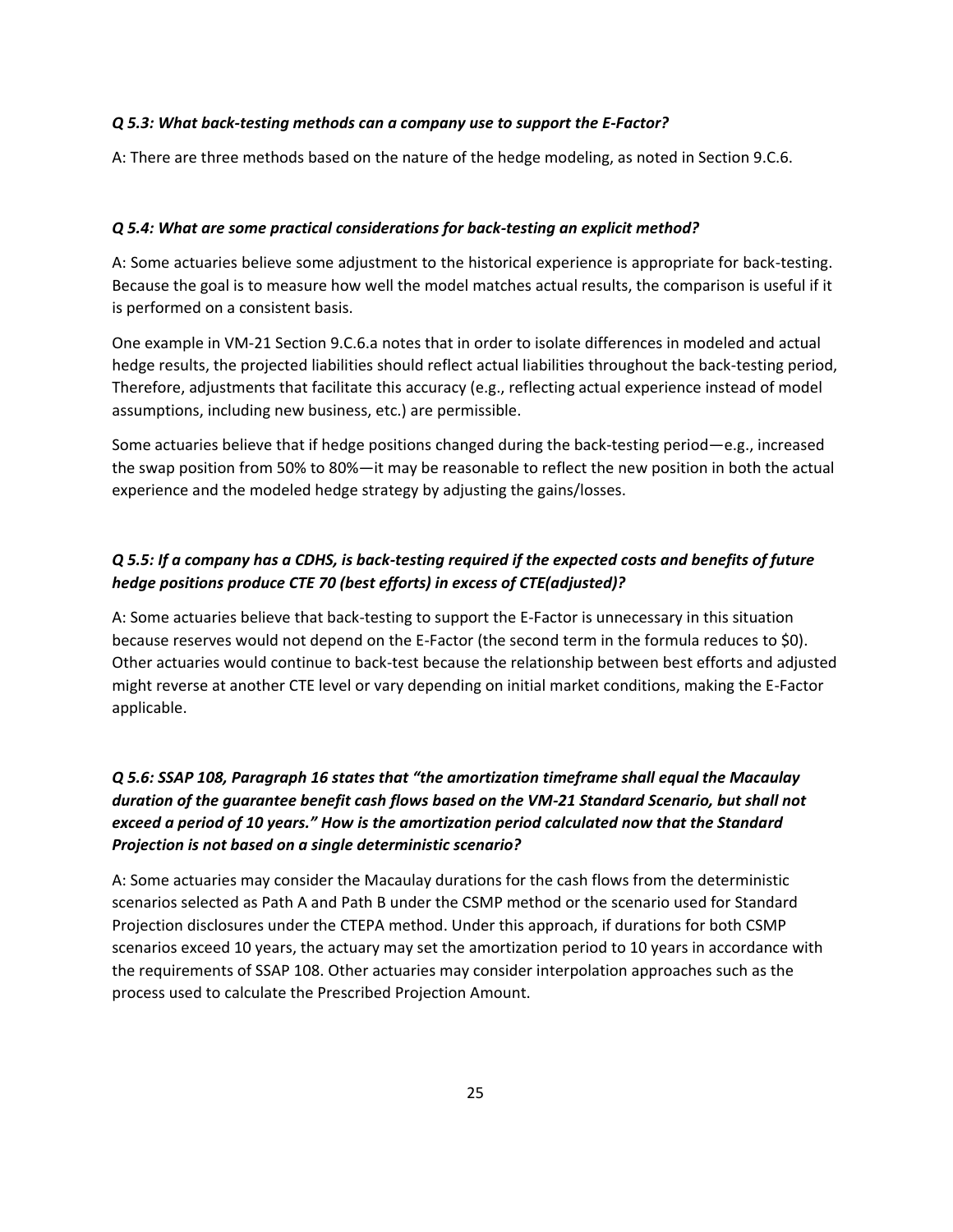#### *Q 5.7: What types of hedge target changes would require notification of the domiciliary state commission under SSAP 108, Paragraph 8?*

#### A: Paragraph 8 of SSAP 108 states:

"While an initially documented hedging strategy may subsequently change, any change in hedging strategy, which includes a change in hedge target, shall be documented, with notification to the domiciliary state commissioner, and include an effective date of the change in strategy. Reporting entities that elect to change a documented hedging strategy prior to the end of the three-month minimum implementation timeframe shall identify the hedging strategy, and all hedging instruments executed under the strategy, as ineffective. The three-month timeframe begins with the stated effective date of the hedging strategy regardless if any hedging instruments have been executed under the hedging strategy. Changes in a documented hedging strategy that occur after the threemonth implementation timeframe do not necessitate an ineffective determination as long as hedged items and hedging instruments under the revised/new strategy continue to meet the requirements of a highly effective fair value hedge. Reporting entities are permitted to have more than one hedging strategy implemented, but all implemented strategies must qualify as a component of a Clearly Defined Hedging Strategy pursuant to paragraph 7."

Footnote 4, in paragraph 7, clarifies that the three-month minimum implementation timeframe may be met "by having evaluated the effective implementation of the hedging strategy for at least three months without actually having executed the trades indicated by the hedging strategy (e.g., mock testing or by having effectively implemented the strategy with similar annuity products for at least three months.)"

Together with the fact that more than one hedging strategy may be "implemented," notification may not be required during the testing period during which another strategy is still being executed. Notifications might generally occur upon changes in the documented strategy. A minor change in hedge target calculation, such as one based on practicability considerations mentioned in SSAP 100R and in the response to Question 5.8, may not require notification. However, the expectations of state regulators may differ, so actuaries might wish to consider providing notification of even minor changes, perhaps noting the minor nature of the change.

#### *Q. 5.8: What are some potential considerations for SSAP 108 if the hedge target basis differs from fair value?*

A: Some actuaries believe that a hedge target that is conceptually a fair value but may not strictly comply with every element of the SSAP 100R definition of fair value may still be acceptable for SSAP 108 purposes. Because the key use of liability fair values in SSAP 108 is to allocate changes in values to hedged and unhedged elements, some variations in definitional terms, consistently applied, may have limited impact on the allocation, and practicability considerations (i.e., consideration of excessive costs) are allowed. If the hedge target basis differs significantly from a fair value, some actuaries might use a fair value framework, rather than the hedge target basis, to determine the allocations.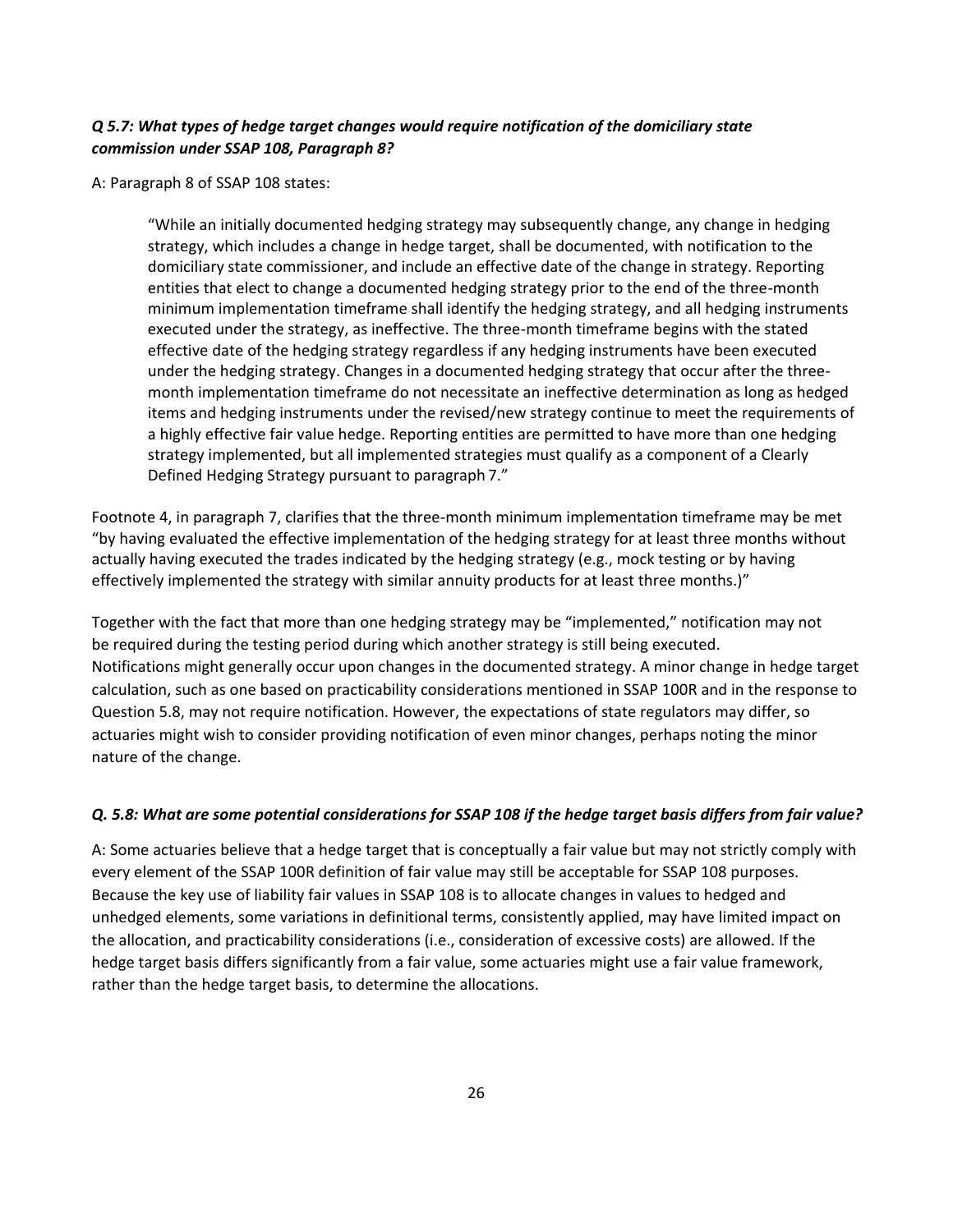#### **Q. 5.9:** *What are the advantages and disadvantages of explicit and implicit hedge modeling?*

A: Explicit Method—In this method, hedging positions and cash flows are included in the stochastic cash flow model used to determine the scenario reserve.

Advantages

- May be applied to any hedging strategy, including full or partial strategies and strategies that include sales, purchase, or rebalancing decisions.
- May be necessary to reflect the impact of complex hedging strategies and/or instruments.
- Projecting hedge cash flows and market values for each scenario and projection period may provide a better understanding of hedging costs and benefits, liquidity needs, and internal or external hedge limits.
- May be able to justify a lower "E" factor than an implicit approach.

#### Disadvantages

- May be computationally challenging (e.g., potentially involving stochastic-on-stochastic modeling for strategies that target liability "greeks")
- Modeling simplifications to make the projections tractable may limit the reflection of "real life" dynamics and risks (e.g., lagged data, less frequent projection steps or rebalancing, simplified assets, simplified assumptions for implied volatility).
- May not produce a materially different result than a simpler approach for small or simple hedging strategies.

Implicit Method—In this method, the impact of the hedging program is evaluated outside of the stochastic cash flow model and reflected as an adjustment to the stochastic reserve.

#### Advantages

- Less complex and simpler to implement than the explicit method.
- Explanations and attributions of impacts may be easier.
- May be adequate for simple strategies.

#### Disadvantages

- Does not provide cash flow information or insights about liquidity, hedge limits, hedge breakage, or other dynamics (e.g., reinvestment spreads).
- May be more difficult to justify a low "E" factor.
- May be difficult to reflect partial hedging, particularly if coverage ratios are not constant.

Note that companies may employ a combination of both methods (e.g., for different hedging programs)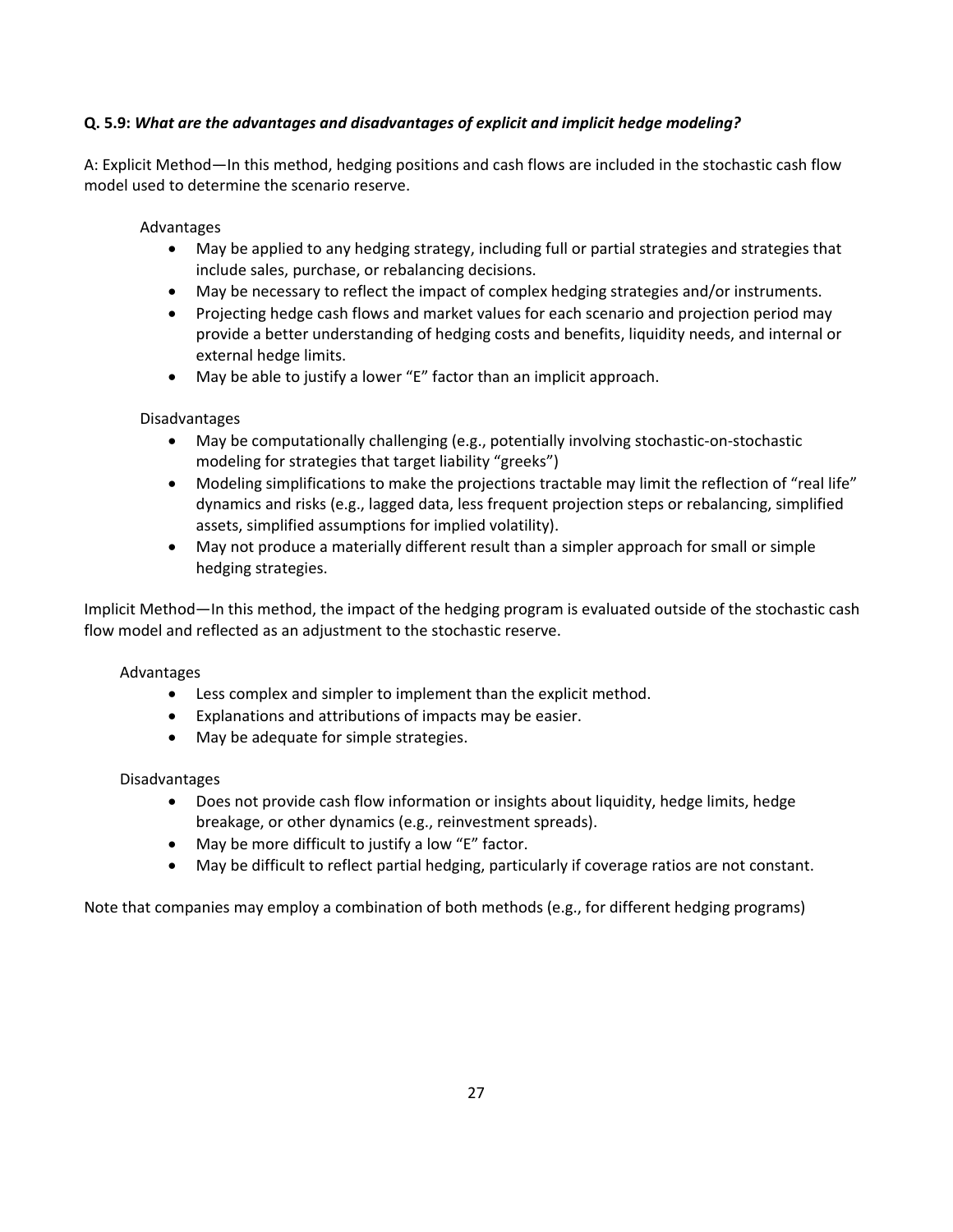## <span id="page-27-0"></span>6. C-3 Phase 2 RBC

*Q 6.1: The second term in the Macro Tax Adjustment (MTA) formula, (Statutory Reserve – Tax Reserve)x Federal Income Tax Rate, has a limit equal to "the portion of the company's non-admitted deferredtax assets (DTA) attributable to the same portfolio of contracts to which VM-21 is applied in calculating statutory reserves." What does this mean?*

A: The second term recognizes the economic benefits of non-admitted DTA as an offset to CTE 98 TAR. While the term only references reserves, some actuaries believe that the limit includes all sources of nonadmitted DTA attributed to VM-21 contracts, including those from statutory and tax asset and reserve differences, DAC tax, net operating loss carryforwards, and other such timing differences.

For example, suppose a company's only DTA is from a \$10 statutory to tax reserve difference and that only 30% of the difference has been admitted at a 21% tax rate. The total DTA is \$10 x 21% = \$2.1, with 30% of the  $$2.1 = $0.63$  admitted and 70% of the  $$2.1 = $1.47$  inon-admitted. In this example, the second term in the MTA RBC formula would be limited to \$1.47 million, the amount not already recognized in statutory statements.

#### *Q 6.2: Which tax adjustments may be reflected in the Specific Tax Recognition (STR) formula?*

A: The impact of taxes attributable to contracts subject to VM-21 is reflected in the "CTEAT (98)" term. Some actuaries believe that the instructions "to reflect the effect of Federal Income Tax" includes consideration of both temporary and permanent timing differences. In the case of temporary timing differences, the actuary may need to be careful not to reflect any timing differences that are included in the admitted DTA.

Temporary timing differences may include, but not be limited to, such items as statutory reserve and tax reserve differences, statutory asset and tax asset differences, DAC tax, Net Operating Loss carryforwards, and other items allocated to the contracts subject to VM-21.

Permanent timing differences may include, but not be limited to, such items such as Dividend Received Deduction (DRD) and tax-exempt interest.

Some actuaries might also limit the impact of tax benefits if they do not believe the company could realize the tax benefits assumed in all the stochastic scenarios.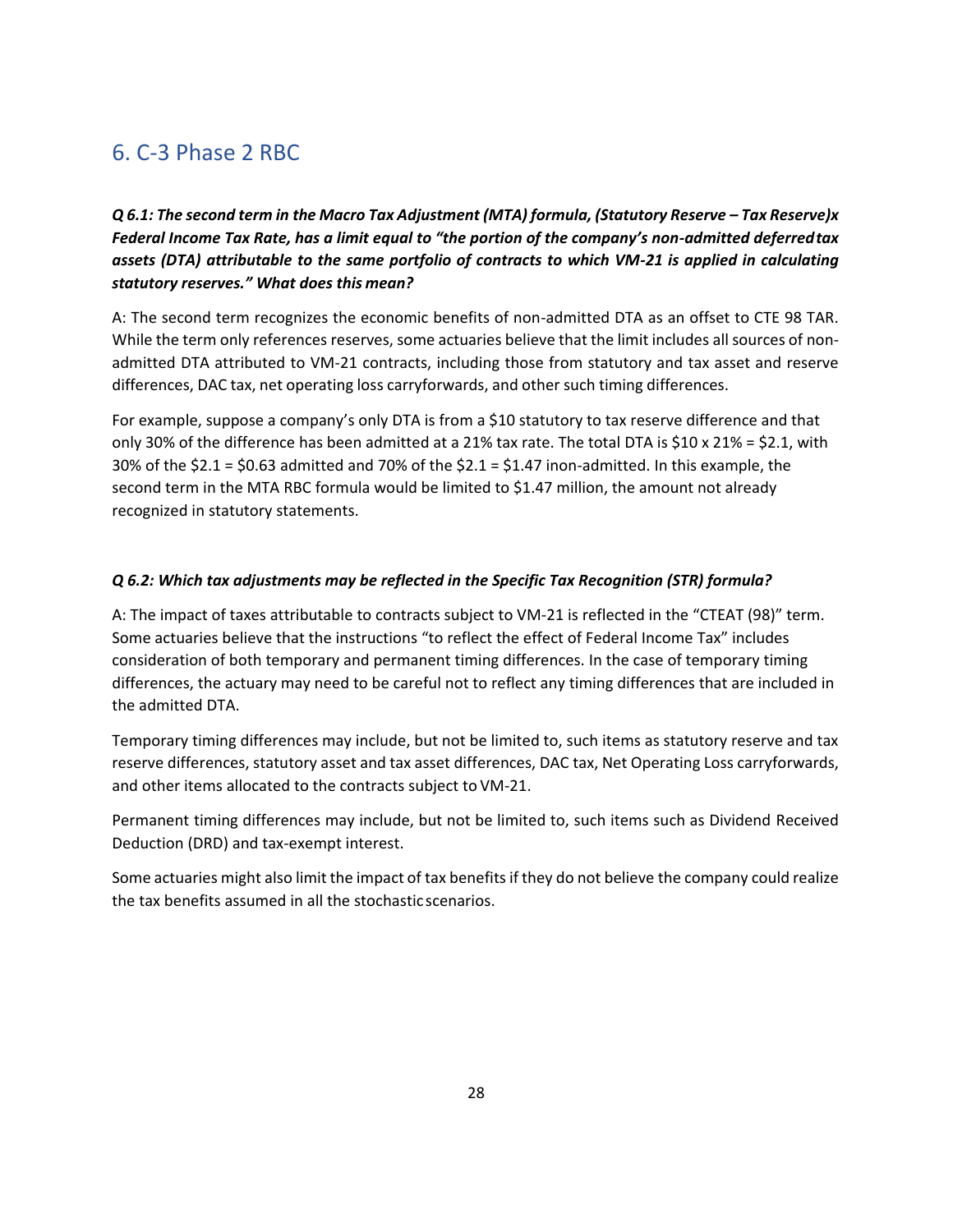#### *Q 6.3: Do the VM-21 / C-3 Phase 2 revisions change the contracts subject to C-3 Phase 2 RBC?*

A: When C-3 Phase 2 was originally implemented, it applied to all contracts (regardless of issue date) while AG43 followed CARVM as defined in the NAIC Model Standard Valuation Law and included contracts issued on or after January 1, 1981.

Some actuaries note that the 2020 RBC instructions explicitly state that the calculations apply to contracts valued following the "requirements of AG43 and VM-21" and believe that C-3 Phase 2 RBC requirements now apply only to contracts subject to AG43 / VM-21.

Other actuaries believe that the 2020 changes modify the *mechanics* of the C-3 Phase 2 RBC projections (e.g., using 25% of CTE 98 instead of CTE 90 anytime stochastic projections apply) but do not narrow the contracts that are in scope.

In practice, some companies with immaterial pre-1981 in-force blocks may align the contracts included in the projections (e.g., including pre-1981 business in AG43 or excluding pre-1981 business from C-3 Phase 2 RBC) as an operational simplification. Companies with material pre-1981 in-force blocks may wish to consider seeking additional guidance from their domiciliary commissioner.

## <span id="page-28-0"></span>7. Disclosures

#### *Q 7.1: How are fair values defined and calculated for VM-21, Section 9.D and VM-31, Section 3.F.8.g?*

A: Companies reflecting a CDHS are required to calculate and compare the "fair value of the portfolio of contracts" to both CTE 70 (Best Efforts) and CTE 70 (Adjusted) before the cash surrender value floor. However, neither VM-21 nor VM-31 specify how full contract fair values should be calculated.

SSAP No. 100R contains the statutory definition of fair value used in the reporting of other assets and liabilities. The statutory accounting fair value definition ("the price that would be received to sell an asset or paid to transfer a liability in an orderly transaction between market participants at the measurement date") follows U.S. GAAP FAS 157 with certain notable exceptions. The primary modification is the exclusion of consideration of non-performance risk (own credit risk). Paragraph 57 of SSAP 100R states that "the consideration of own credit risk in the measurement of fair value liabilities is inconsistent with the statutory accounting concept of conservatism and the assessment of financial solvency for insurers." However, some actuaries believe that this modification may cause values to deviate from the fair value definition while others believe that some reflection of the credit risk of the purchaser of the liability, which may be similar to their own credit risk, may be appropriate.

SSAP 100R allows for practicability, e.g., considerations of the cost of estimating fair value, materiality, and the required precision of estimates.

Under U.S. GAAP, certain variable annuity guarantees have historically been considered embedded derivatives under FAS 133 (ASC 815) and subject to fair value accounting. Some actuaries may refer to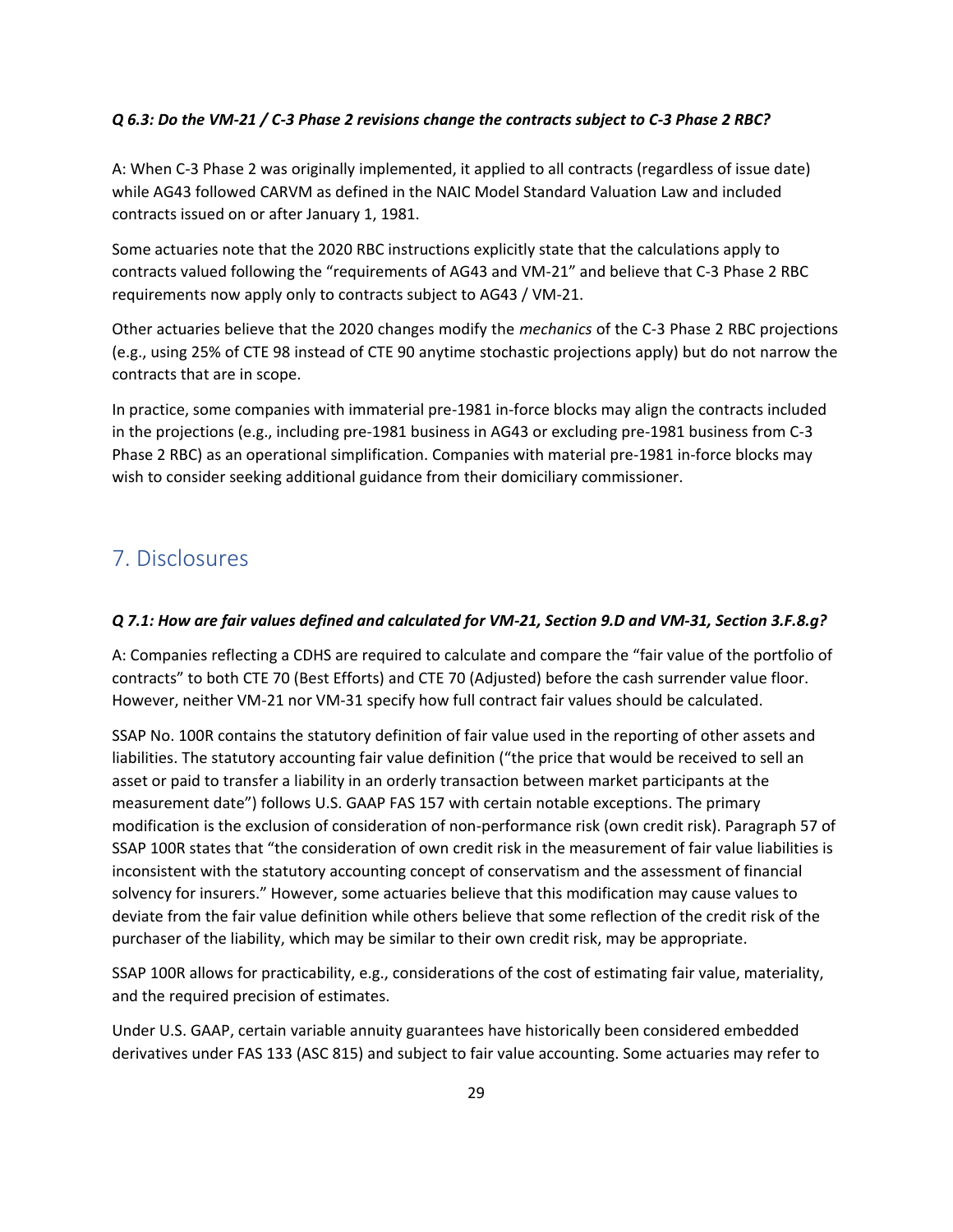FAS 157 (ASC 820), the U.S. GAAP fair value guidance, and extend those principles to full contract cash flows. As noted in the American Academy of Actuaries' FAS 157 and FAS 159 practice note, [\(http://dev.actuary.org/files/publications/practice\\_note\\_that\\_discusses\\_the\\_application\\_of\\_FAS\\_157\\_a](http://dev.actuary.org/files/publications/practice_note_that_discusses_the_application_of_FAS_157_and_FAS_159_to_life_insurance_feb2009.pdf) nd FAS 159 to life insurance feb2009.pdf; February 2009), risk-neutral valuations are a common approach for fair-valuing variable annuity guarantees that are embedded derivatives.

Some actuaries believe that fair values calculated without the FAS 157 adjustments for nonperformance risk and/or market participant risk margins may be more relevant for the disclosure comparison. Others might consider leveraging (1) their hedge target scenarios and methodologies if the hedging program is based on some type of fair value metric or (2) calculations performed for SSAP No. 108 (Derivatives Hedging Variable Annuity Guarantees). Some might also consider adjustments for implied vs. realized equity volatility differences.

#### *Q 7.2: How is the cumulative decrement projection for VM-31, Section 3.F.12.b.ii (CSMP method) or Section 3.F.12.c.ii (CTEPA method) calculated? What are some potential considerations?*

A: VM-31, Section 3.F.12 requires the disclosure of cumulative decrements using Standard Projection assumptions and the company's prudent estimate assumptions. Companies using the CSMP method will use Path A (as described in VM-21 Section 6.B.2.a) while companies using the CTEPA method will select the scenario whose value is closest to the CTE 70 (adjusted). Each cumulative decrement projection "shall include, at the end of each projection year, the projected proportion (expressed as a percent of the total projected account value) of persisting contracts, as well as the allocation of projected decrements across death, full surrender, account value depletion, elective annuitization, and other benefit election."

VM-31 does not specify a method for deriving the cumulative decrements or the allocation of projected decrements, although it does reference an account value basis. Some actuaries might use projected end of period account values (AVs) and the AV released for each type of decrement. Given market and AV changes during each period, decrement rates may be derived for each period, and then cumulative rates may be calculated from the per period rates. Other actuaries might also consider AV growth, AVs before the decrements, and/or the timing of decrements when approximating AV levels in the decrement rates.

Other actuaries question whether such an account value-based calculation will be fully representative of policyholder behavior. For example, account value depletion (i.e., instances of living benefit claims) may be under-represented because account values before depletion are, by definition, low. To a lesser extent, the AV-weighted full surrender rates may also mask the presence or significance of low dynamic lapse rates for deep-in-the-money contracts if the projected in-force includes a mix of business at different durations or moneyness levels. A counts-based cumulative decrement disclosure or countsbased view of account value depletion may provide additional insights about projected policyholder behavior, but such additional information is not required.

Given the potential limitations of any given approach, the actuary may wish to consider performing additional review of results and monitoring emerging practices.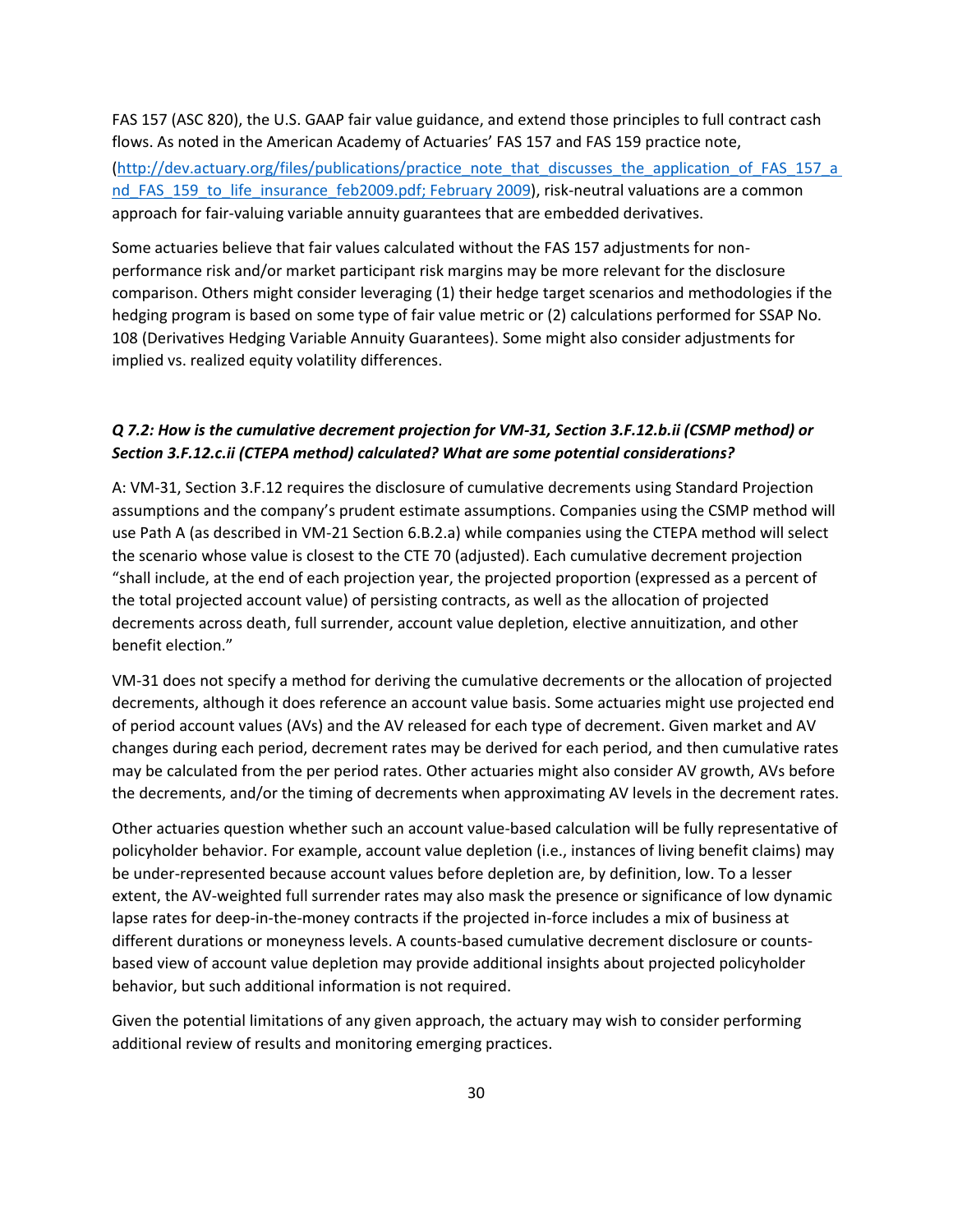The actuary may wish to consider documenting the cumulative decrement approach and consistently applying it to the projections using the Standard Projection assumptions and the company's prudent estimate assumptions to maintain comparability and facilitate interpretations.

**Q 7.3:** *VM-21, Section 12 states that "the excess of the aggregate reserve over the aggregate cash surrender value shall be allocated to each contract based on a measure of the risk of that product relative to its cash surrender value in the context of the company's in-force contracts. The measure of risk should consider the impact of risk mitigation programs, including hedge programs and reinsurance, that would affect the risk of the product. The specific method of assessing that risk and how it contributes to the company's aggregate reserve shall be defined by the company. The method should provide for an equitable allocation based on risk analysis." What are potential methods for allocating reserves to the contract level?*

A: The principle-based approach in VM-21, Section 12 allows for a range of approaches based on the actuary's risk analysis.

One theoretical approach would be to use accumulated contract level cash flows with allocations of aggregate reinsurance or hedging cash flows (if applicable) from the stochastic projections or the singlescenario cumulative decrement disclosure.

Some actuaries believe practical expedients may also lead to reasonable allocations. For example:

- Using the contract-level accumulated deficiencies from the Standard Projection impactof aggregation disclosure (seeQ2.8);
- Using available seriatim metrics for the benefits that may drive stochastic results (e.g., present value of living benefit claims, FAS 133 liabilities, GAPV amounts); or
- Not explicitly adjusting for reinsurance or hedging programs if their impacts are likely to be roughly in proportion to the underlying metric beingused.

Some actuaries believe that reinsurance may be considered only when allocating the post-reinsurance ceded aggregate reserve but not when allocating the pre-reinsurance ceded aggregate reserve in VM-21, Section 5. Other actuaries may be concerned about allocation inconsistencies and/or interpret the VM-21, Section 12 requirement to consider risk mitigation programs as suggesting a common allocation, i.e., including reinsurance, for when allocating both pre-and post-reinsurance ceded aggregate reserves.

VM-31, Section 3.F.13.a requires the actuary to document their selected allocation basis.

*Q 7.4: Is there a required "as of" date for the annual disclosures and other VM-21 testing (e.g., use of seriatim vs. modeled cells for Standard Projection, demonstrating that non-prescribed scenario results are not materially less than results under the prescribed scenarios)?*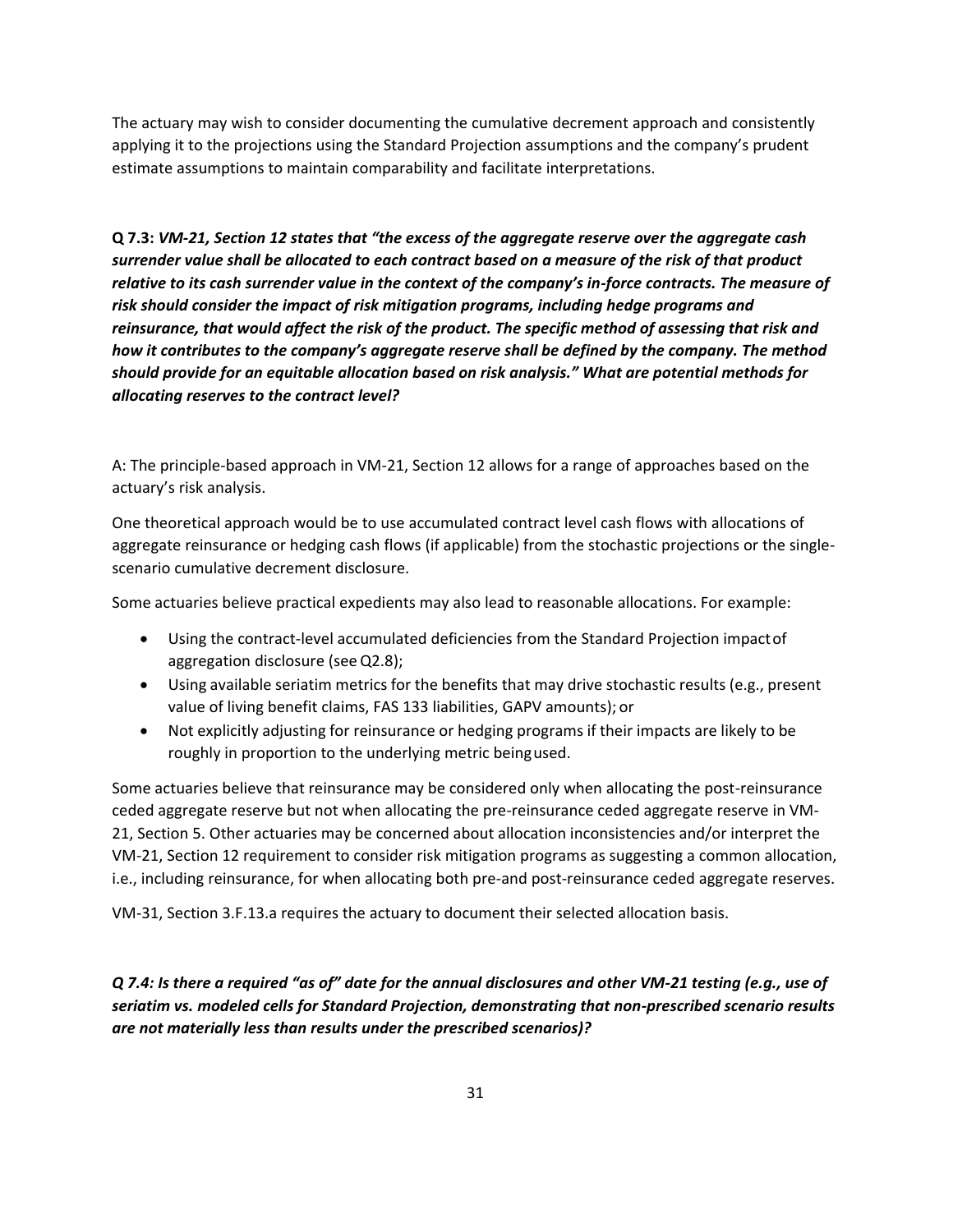A: Neither VM-21 nor VM-31 specify an "as of" date for the annual disclosures or testing. Some actuaries might extend VM-31 guidance on the use of prior dates or simplifications to the disclosure calculations and use results as of a prior date (with adjustments, as appropriate) if it would not materially change the disclosed quantities or relationships. For example:

VM-31, Section F.2.e:

"Approximations and Simplifications—Description of any approximations and simplifications used in cash flow projection calculations and not described in a different section of this report, including documentation that these did not materially reduce the resulting reserve."

VM-31, Section F.12.e:

"Prior Date—If the additional standard projection amount was developed as of a date prior to the valuation date, disclosure of the prior date, the additional standard projection amount of the in-force on the prior date, and an explanation of why the use of such a date will not produce a material change in the results compared to if the results were based on the valuation date. Such an explanation shall describe the process that the qualified actuary used to determine the adjustment, the amount of the adjustment, and the rationale for why the adjustment is appropriate."

#### *Q.7.5: Are the VM-31 disclosures and tests annual or ongoing (i.e., quarterly)requirements?*

A: Because the VM-31 PBR Actuarial Report is a yearly report, some actuaries may view the VM-31 disclosures as annual requirements. However, they may wish to consider whether to perform more frequent analysis or disclosures if, for example, changes are made during the year (e.g., model or assumption updates, asset strategy changes, markets, in-force composition) that might materially affect results.

#### *Q.7.6: How does the Standard Projection impact of aggregation disclosure relate to cell compression testing?*

A: The two requirements are separate and distinct.

- VM-21 Section 6.A.1.a and VM-31 Section F.12.m require all companies, regardless of whether they are using seriatim in-force or model cells, to quantify and disclose the impact of aggregation in the Standard Projection. This measures economic risk offsets between business with sufficiencies and deficiencies.
- VM-31 Section F.2.f requires companies that use a compressed liability model to state that the compression method does not intentionally understate reserves and to provide auditable information to the domiciliary commissioner (upon request) demonstrating that the modelcells do not materially understate reserves. This compression validation is a test of a modeling simplification/limitation.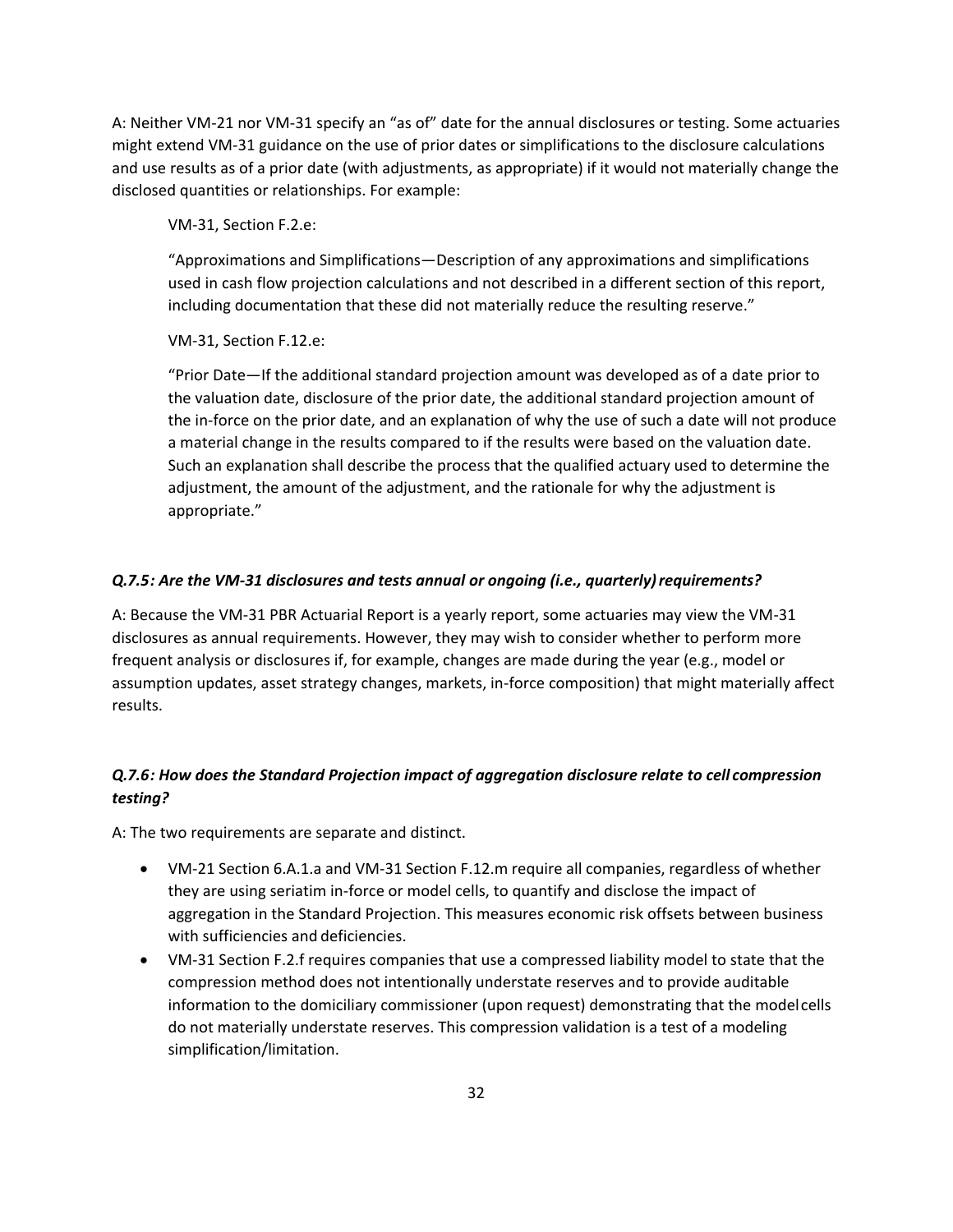## <span id="page-32-0"></span>8. Miscellaneous / Other

#### *Q 8.1: How should the general account payout phase (e.g., from annuitization or living benefit claims) be reflected in the stochastic projections once the benefit is exercised? What are the considerations for using VM-21 or VM-22 for reporting contracts in the payout phase?*

A: Some actuaries apply VM-22 mechanics because in principle, the benefits, risks, and their management are identical to payout annuities. Other actuaries continue to include the benefits within the VM-21 projection.

The actuary may wish to consider documenting their rationale and consistently applying their selected approach. They may also monitor emerging actuarial practice in this area (e.g., as more contracts reach this phase) and reserve/capital requirements.

#### *Q 8.2: How should the general account payout phase (e.g., from annuitization or living benefit claims) be reflected in the stochastic projections before the benefit is exercised?*

A: VM-21 Section 4.E.2.a states that projected GMIB and GMWB claims either (1) should be modeled as a surrender with the a reserve amount consistent with guidance for fixed payout annuity benefits (e.g., VM-22) or (2) the guaranteed cash flows from GMWB/GMIB claims are to be included in the modeled cashflows when due.

Some actuaries believe that the computation of reserves for projected claims in the stochastic model under method 1 would consider how the benefits arising from the variable annuity will actually be reserved when exercised. For example, if upon GMIB annuitization, the company uses a formulaic calculation with prescribed mortality and VM-22 interest rates, the stochastic model should reflect a projection of VM-22 interest rates.

Note that for the Additional Standard Projection Amount, the annuitization rate for contracts that do not have a GMIB shall be 0% (Section 6.7.a).

#### *Q 8.3: How are variable payout annuities included in VM-21?*

A: Practices may vary based on considerations such as whether the contracts contain floor guarantees, payout status, and stochastic vs. Standard Projection requirements.

(1) Contracts with floor guarantees

Some actuaries might include contracts currently in the payout phase in both the stochastic reserve and the Standard Projection Amount (SPA) in order to reflect the potential impact of guarantees.